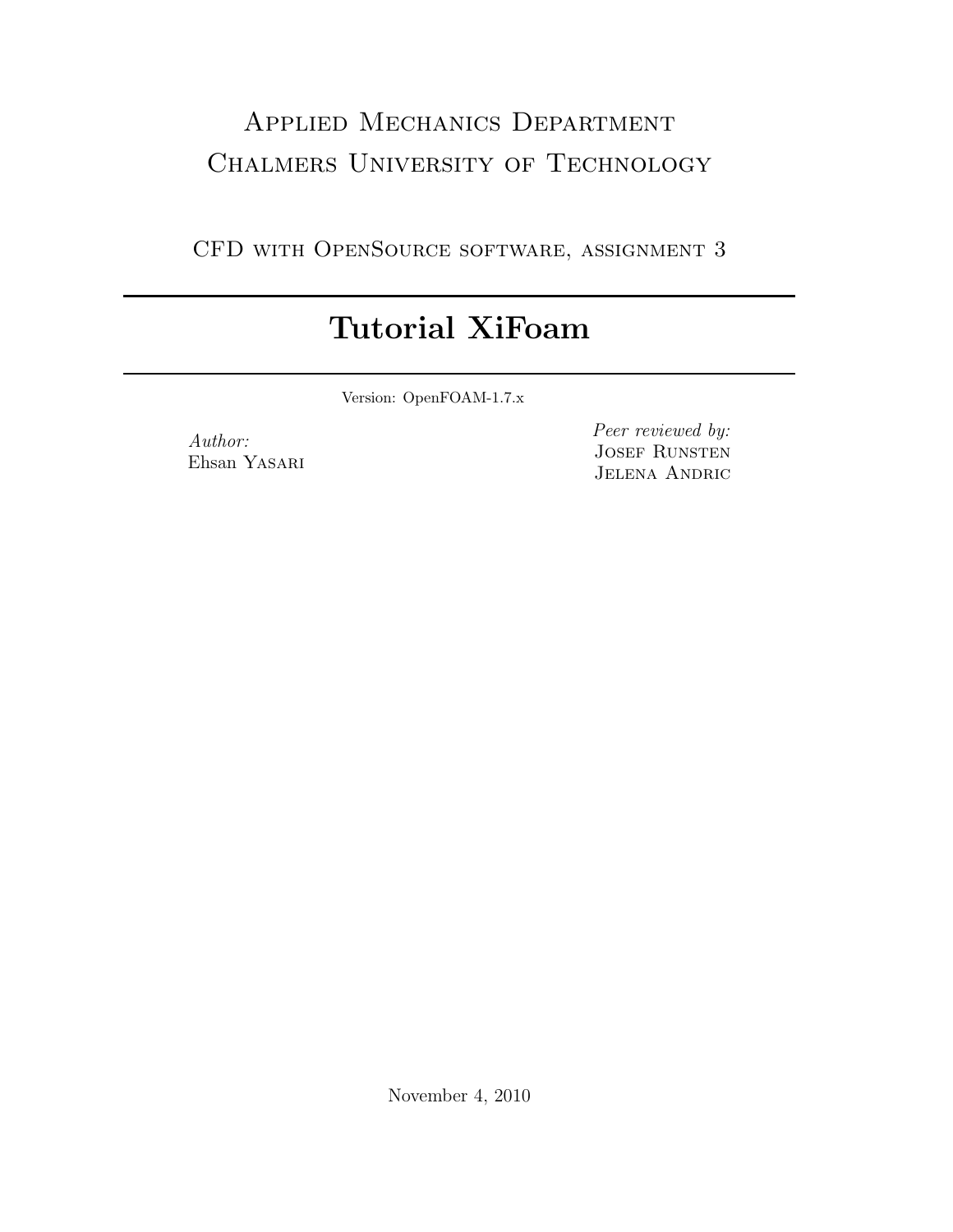## **Contents**

| 1 |     | Tutorial XiFoam<br>$\boldsymbol{4}$                                                          |                |  |  |
|---|-----|----------------------------------------------------------------------------------------------|----------------|--|--|
|   | 1.1 |                                                                                              | $\overline{4}$ |  |  |
|   | 1.2 |                                                                                              | 5              |  |  |
|   | 1.3 |                                                                                              | 6              |  |  |
|   |     | 1.3.1                                                                                        | 6              |  |  |
|   |     | Add subroutine to calculate the flame propagating radius (Optional) $\ldots \ldots$<br>1.3.2 | 6              |  |  |
|   |     | 1.3.3                                                                                        | 8              |  |  |
|   | 1.4 |                                                                                              | 10             |  |  |
|   |     | 1.4.1                                                                                        | 10             |  |  |
|   |     | 1.4.2                                                                                        | 10             |  |  |
|   |     | 1.4.3                                                                                        | 11             |  |  |
|   |     | 1.4.4                                                                                        | 12             |  |  |
|   |     | 1.4.5                                                                                        | 12             |  |  |
|   |     | 1.4.6                                                                                        | 12             |  |  |
|   |     | 1.4.7                                                                                        | 13             |  |  |
|   |     | 1.4.8                                                                                        | 16             |  |  |
|   | 1.5 |                                                                                              | 21             |  |  |
|   |     | 1.5.1                                                                                        | 21             |  |  |
|   |     | 1.5.2                                                                                        | 21             |  |  |
|   | 1.6 |                                                                                              | 23             |  |  |
|   | 1.7 | Implementing a new algebraic                                                                 |                |  |  |
|   |     |                                                                                              | 24             |  |  |
|   |     |                                                                                              |                |  |  |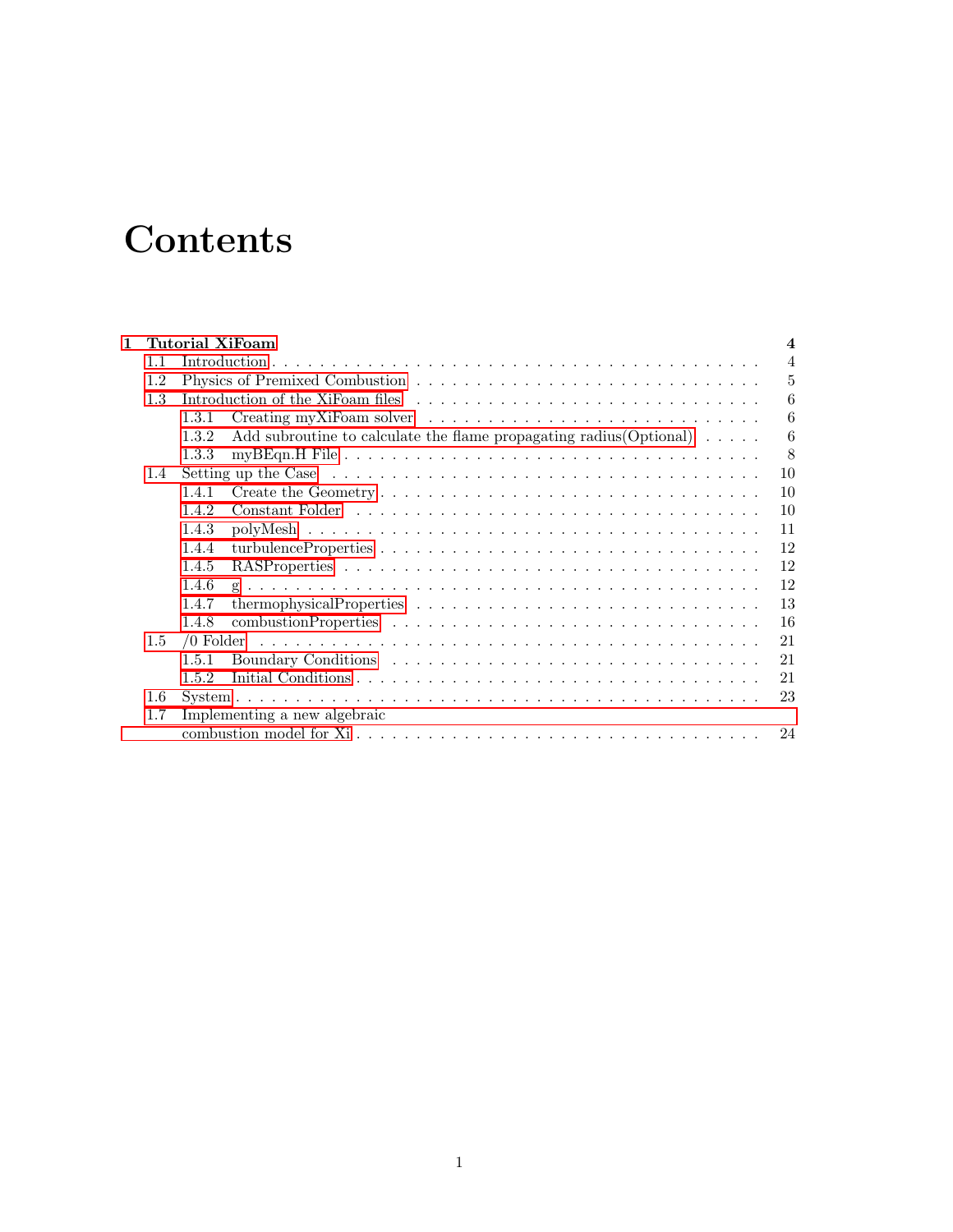# List of Figures

| 1.3 Possible entry for thermoType in thermoPhysicalProperties file for the XiFoam solver 14 |  |
|---------------------------------------------------------------------------------------------|--|
|                                                                                             |  |
|                                                                                             |  |
|                                                                                             |  |
| 1.7 Connection between fuel keyword and laminar flame speed class 18                        |  |
| 1.8 The variation of the regress variable at different time steps 23                        |  |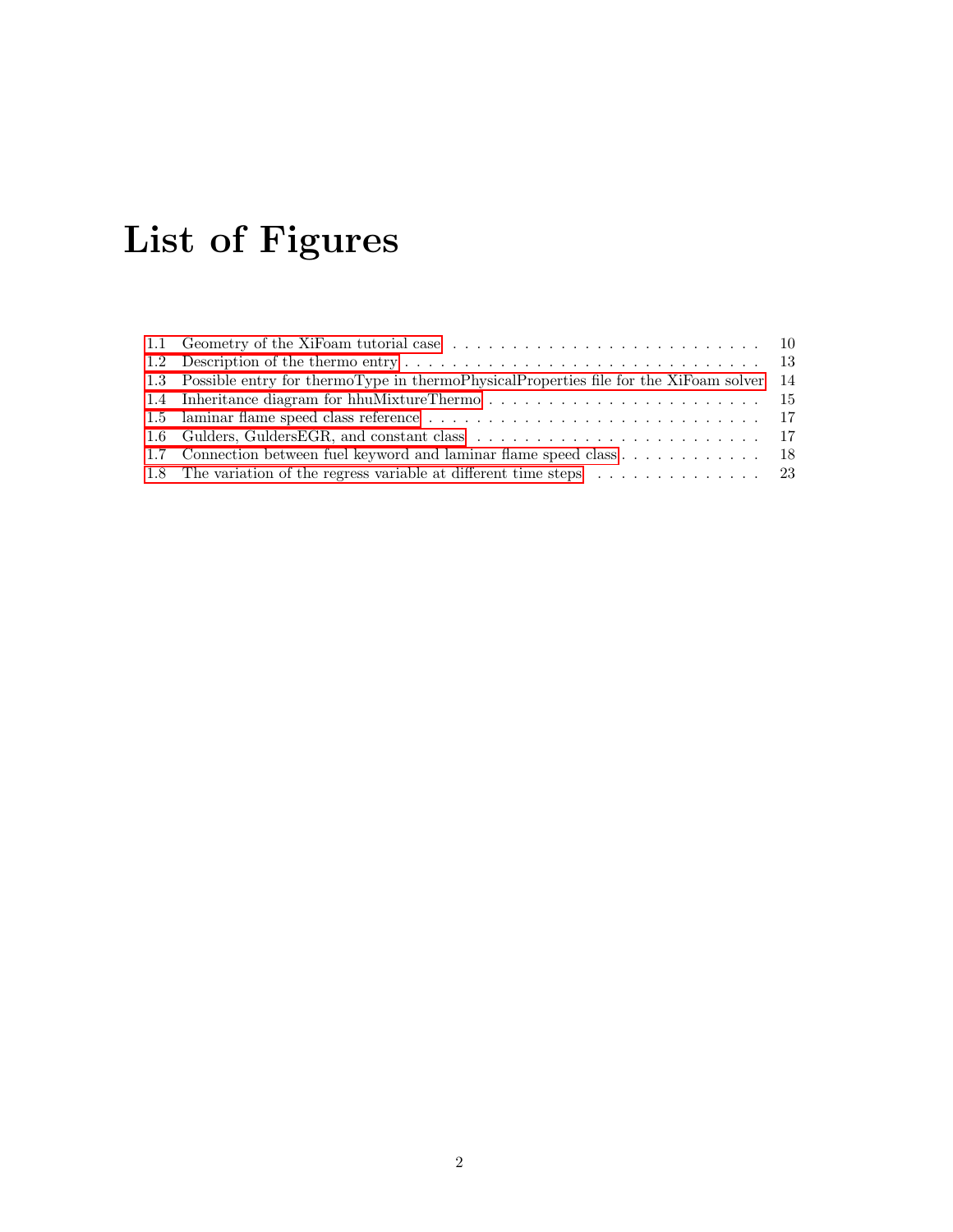# List of Tables

| 1.1 RAS turbulence models for compressible fluids-compressible RASModels 12 |  |
|-----------------------------------------------------------------------------|--|
|                                                                             |  |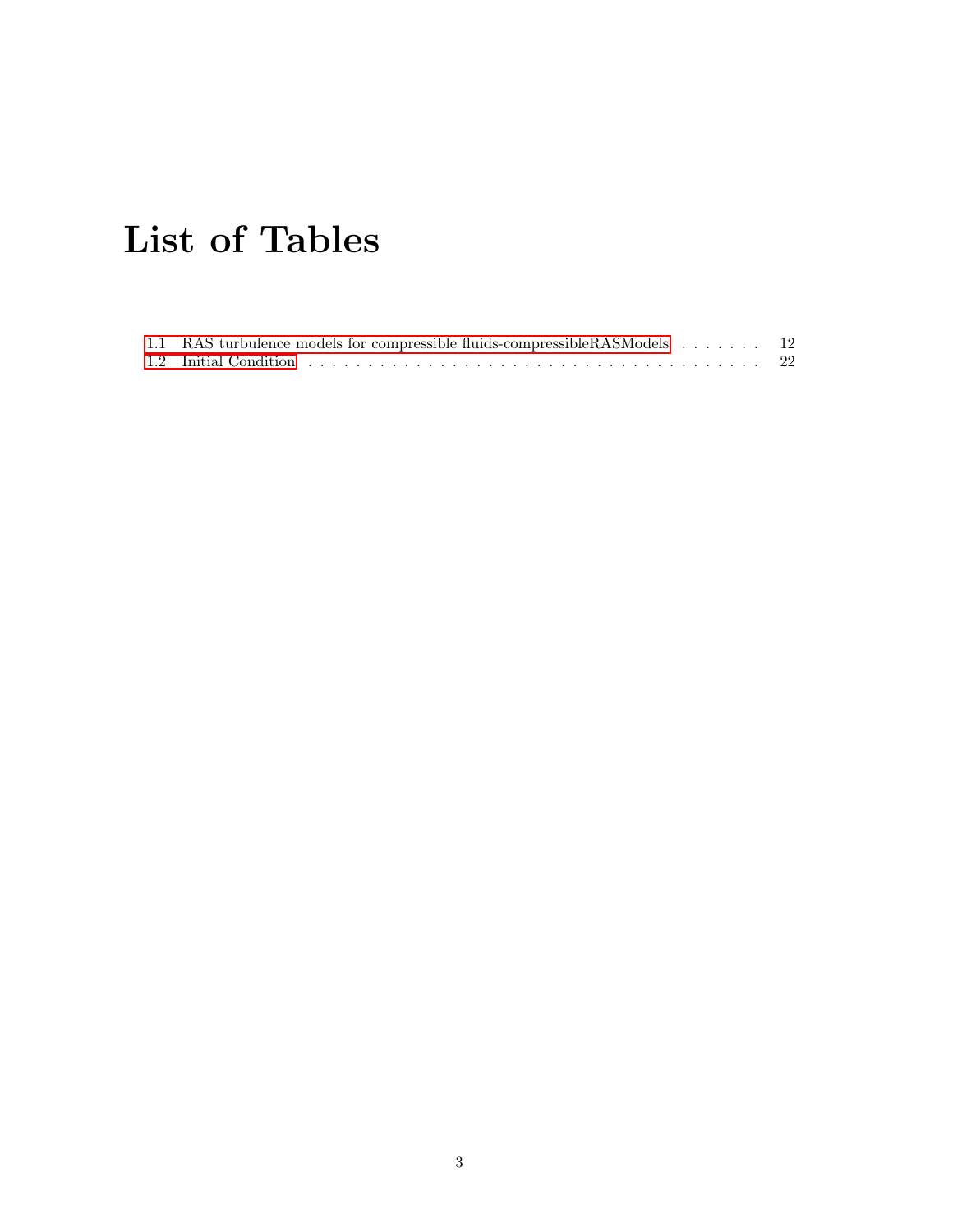### <span id="page-4-0"></span>Chapter 1

## Tutorial XiFoam

### <span id="page-4-1"></span>1.1 Introduction

In order to help the users to understand the physics of the premixed turbulent combustion, a short introduction of this phenomenon is presented. Besides, this tutorial looks into the implementation of the code, and presents a brief explanation of different parameters as well as different classes used in this solver. Moreover, it describes how to pre-process and run a premixed turbulent combustion case using the XiFoam solver. Finally, an implementation of new combustion model is presented. The case study is a cubic combustion chamber, with ignition at its centre, at 0.001 ms.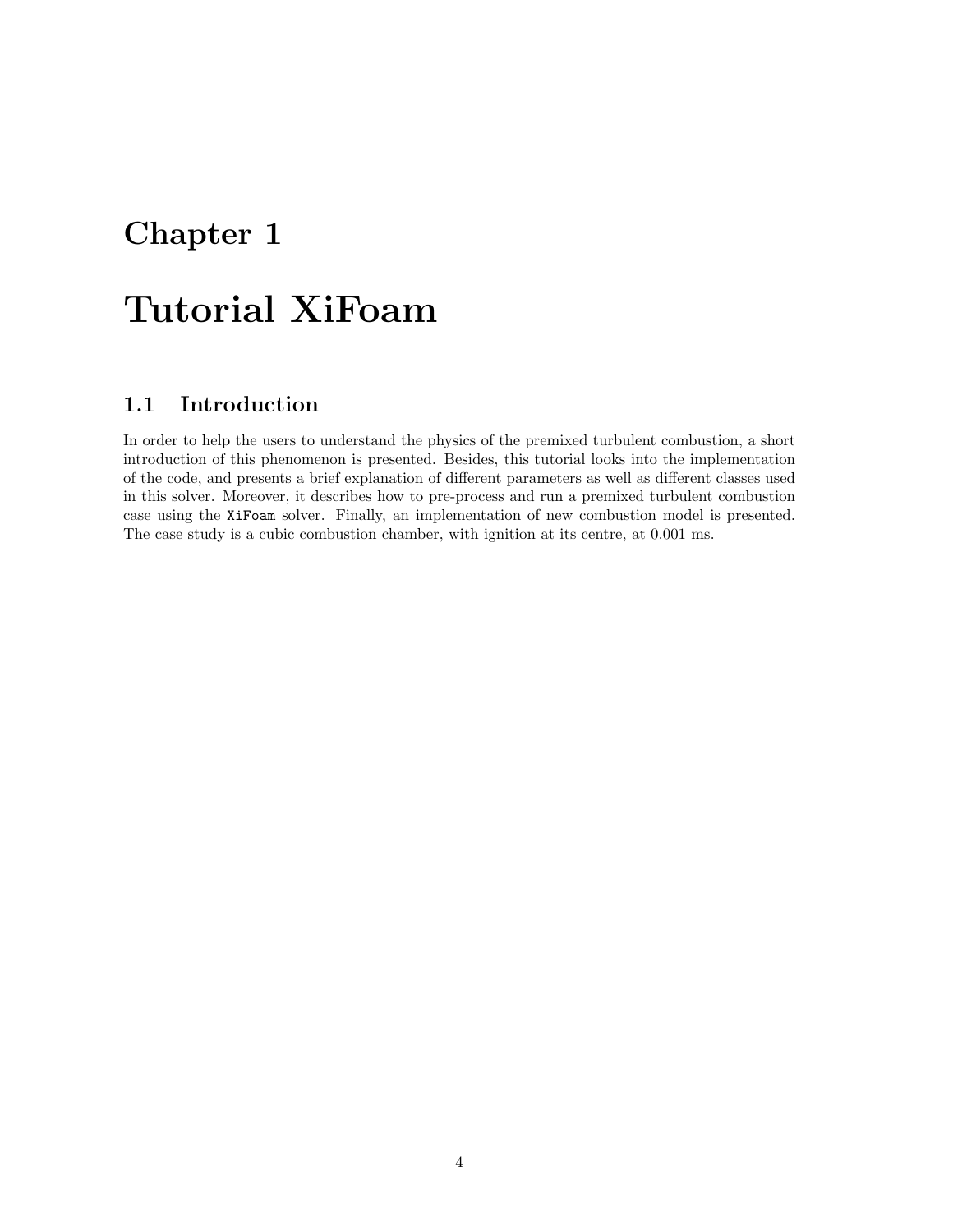#### <span id="page-5-0"></span>1.2 Physics of Premixed Combustion

This section presents a brief introduction to the modelling of the premixed turbulent combustion and its governing equations.

In premixed combustion, fuel and oxidizer are mixed at the molecular level prior to ignition. Combustion occurs as a flame front propagates into the unburnt reactants. Examples of premixed combustion include aspirated internal combustion engines, lean-premixed gas turbine combustors, and gas-leak explosions.

The effect of turbulence is that it wrinkles and stretches the propagating laminar flame sheet, increasing the sheet area and, in turn, the effective flame speed. The large turbulent eddies tend to wrinkle and corrugate the flame sheet, while the small turbulent eddies, if they are smaller than the laminar flame thickness, may penetrate the flame sheet and modify the laminar flame structure.

As the premixed flame is a reaction wave propagating from burned to fresh gases, the basic parameter is known to be the progress variable. In the fresh gas, the progress variable is conventionally put to zero. In the burned gas, it equals unity. Across the flame, the intermediate values describe the progress of the reaction. A progress variable can be set with the help of any quantity, like temperature, reactant mass fraction, provided it is bounded by a single value in the burned gas and another one in the fresh gas. The progress variable is usually named c, in usual notations[\[1\]](#page-27-0).

$$
c = \frac{T - T_f}{T_b - T_f} \tag{1.1}
$$

Where b stands for burned gas, and f stands for fressh gas. It is seen that c is a normalization of a scalar quantity.

In OpenFOAM, the flame front propagation is modelled by solving a transport equation for the density-weighted mean reaction regress variable denoted by b(eq [1.7\)](#page-8-1), where:

$$
b = 1 - c \tag{1.2}
$$

$$
\frac{\partial}{\partial t}(\rho b) + \nabla \cdot (\rho \vec{u}b) - \nabla \cdot (\frac{\mu_t}{Sc_t} \nabla b) = -\rho S_c \tag{1.3}
$$

 $Sc_t = \frac{\mu}{\rho D}$ : turbulent Schmidt number.

 $S_c$ : reaction regress source term (the dimesnion is  $[T^{-1}]$ ), and is modeled as equation [1.4:](#page-5-1)

<span id="page-5-1"></span>
$$
\rho S_c = \rho_u S_u \Xi |\nabla b| \tag{1.4}
$$

By substituting equation [1.4](#page-5-1) to equation [1.7](#page-8-1) we would have:

$$
\frac{\partial}{\partial t}(\rho b) + \nabla \cdot (\rho \vec{u}b) - \nabla \cdot (\frac{\mu_t}{Sc_t} \nabla b) = -\rho_u S_u \Xi |\nabla b| \tag{1.5}
$$

where:

- b : mean reaction regress variable
- $S_u$ : laminar flame speed  $[m/s]$
- D : diffusion coefficient  $[m^2/s]$

Ξ : Turbulent flame velocity and laminar flame velocity ratio

 $\rho_u$ : density of unburnt mixture  $[kg/m^3]$ 

Based on this definition:

b=1 : unburnt mixture

b=0 : burnt mixture

The value of b is defined as a boundary condition at all flow inlets. It is usually specified as either 0 (unburnt) or 1 (burnt). OpenFOAM has a premixed turbulent combustion model based on the reaction regress variable( $b=1-c$ ) approach. Information about this model is provided in the bEqn.H file of the XiFoam solver.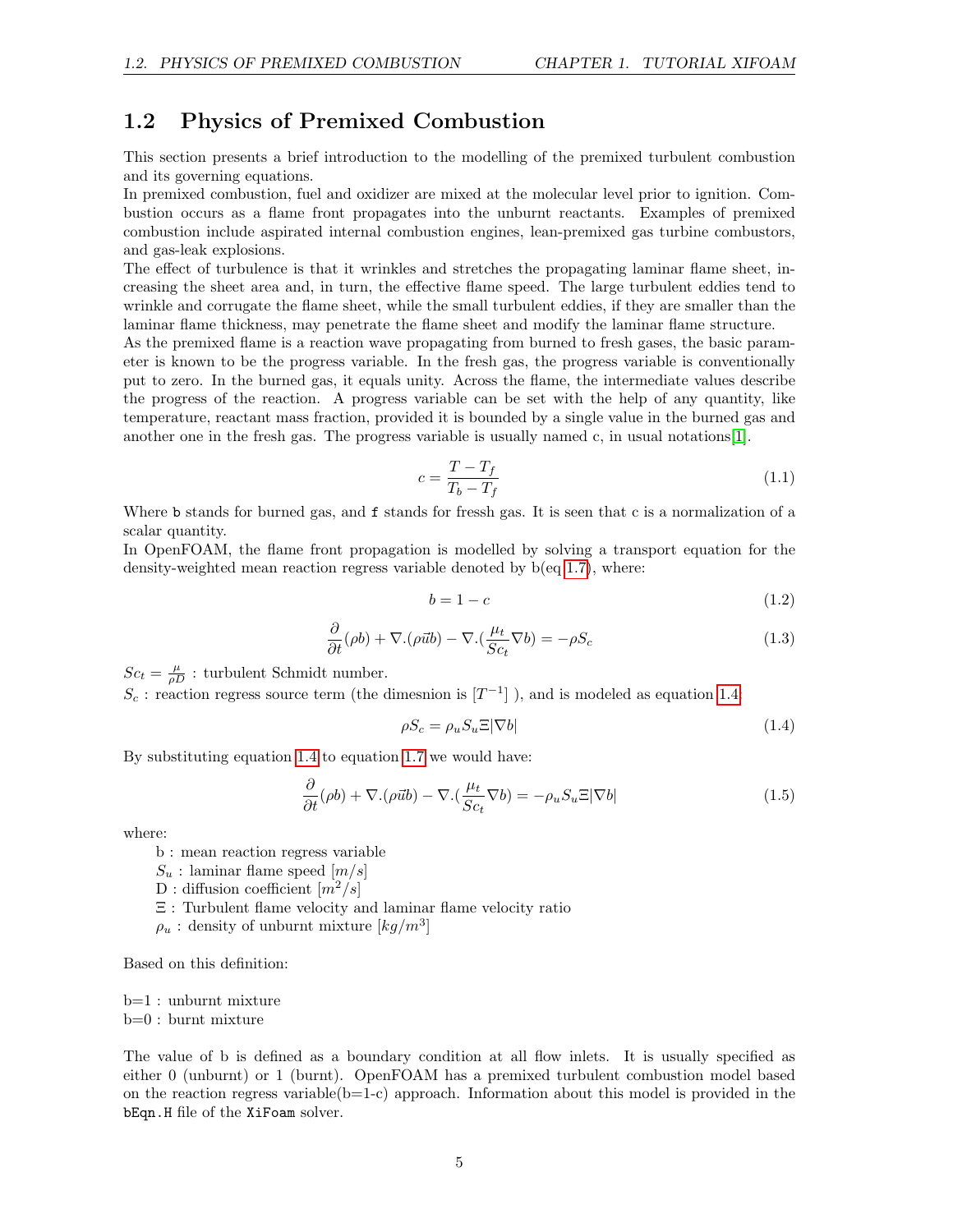#### <span id="page-6-0"></span>1.3 Introduction of the XiFoam files

In this section, the XiFoam solver and some of the important related files of the solver will be explained. XiFoam, is a solver for compressible premixed/partially-premixed combustion with turbulence modelling. At first we should create our own XiFoam solver and rename it to myXiFoam.

#### <span id="page-6-1"></span>1.3.1 Creating myXiFoam solver

Follow the instruction:

```
cd $WM_PROJECT_USER_DIR
cp -r $FOAM_APP/solvers/combustion/XiFoam myXiFoam
cd myXiFoam
```
We should rename XiFoam.C to myXiFoam.C and also bEqn.H to myBEqn.H:

mv XiFoam.C myXiFoam.C mv bEqn.H myBEqn.H

Now, we also have to modify the files in Make directory:

```
sed -i s/"XiFoam"/"myXiFoam"/g Make/files
sed -i s/"FOAM_APPBIN"/"FOAM_USER_APPBIN"/g Make/files
```
So we would have:

myXiFoam.C EXE = \$(FOAM\_USER\_APPBIN)/myXiFoam

Also we have to replace bEqn.H with myBEqn.H in all files:

sed -i s/"bEqn.H"/"myBEqn.H"/g \*.\*

Now run wmake command and you will have myXiFoam solver:

wmake

#### <span id="page-6-2"></span>1.3.2 Add subroutine to calculate the flame propagating radius(Optional)

In premixed turbulent combustion, flame propagation radius is one of the important parameters which help to better understanding the flame treatment. So it should be measured during the simulation. The expression for the radius is written in equation [1.6:](#page-6-3)

<span id="page-6-3"></span>
$$
R = \left[ \left( \frac{3}{4\pi \rho_b} \right) \iiint \rho (1 - b) dx dy dz \right]^{1/3} \tag{1.6}
$$

To calculate this parameter we must do the following steps: Create the radiusFlame.H file

```
gedit radiusFlame.H
```
In order to implement the equation [1.6,](#page-6-3) the integrate must be discretized. This done by summing the value of  $\rho * (1 - b)$  multiply the mesh volume( $dxdydz$ ) in the whole domain. Add the following lines in this file:

```
Info<< "Reading radiusFlame.H file "<<endl;
#include "mathematicalConstants.H"
volVectorField centres = mesh.C();
scalar SummationRho=0.0;
```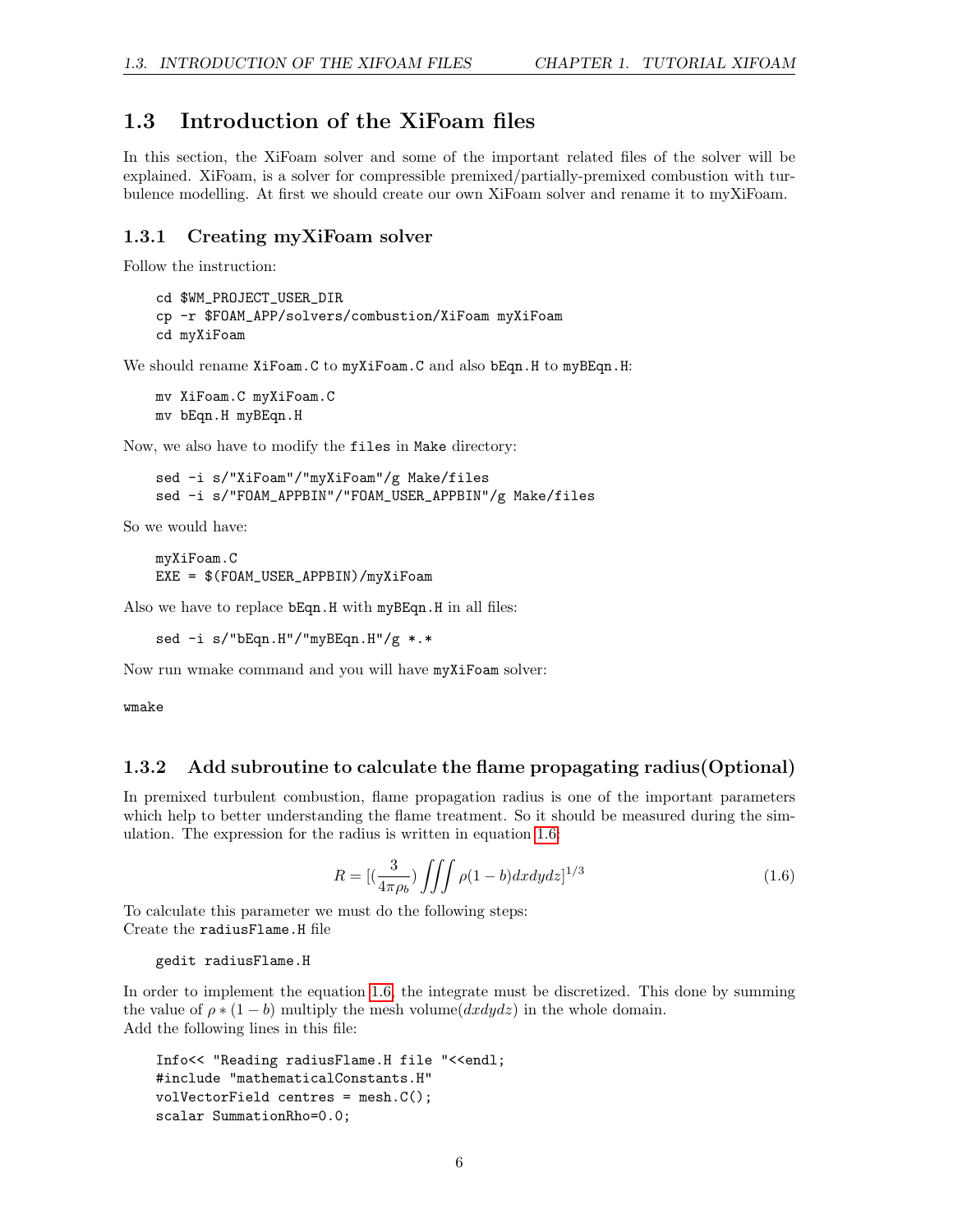```
scalar RadiusMinRho=0.0;
const scalar coeff=3./(4.*mathematicalConstant::pi);
forAll(centres,k) { SummationRho=SummationRho+
                    (mesh.V() [k]*rho[k]*(scalar(1.)-b[k]))/(min(rho).value());
                  }
RadiusMinRho=Foam::pow(coeff*SummationRho,(1./3.));
Info<< "RadiusMinRho = "<< RadiusMinRho <<endl;
```
Since we are going to calculate the radius at each time step, we include this file in myXiFoam.C time loop after the line: runTime.write(); So we will have:

```
runTime.write();
#include "radiusFlame.H"
```
Since we are going to save these data during the simulation, we should create a file and save them there. Do the following steps:

gedit createXiFoamOutput.H

Add the following line in this file:

```
OFstream RadiusFlame("XiFoamOutput.txt");
```
As OFstream command used, it is necessary to include some header files. That is done by adding the:

```
#include "IFstream.H"
#include "OFstream.H"
```
after:

```
#include "Switch.H"
```
in myXiFoam.C file.

Moreover, it is necessary to create writeXiFoamOutput.H file, and write:

```
RadiusFlame << "Time= "<< runTime.timeName() << "\tRadiusMinRho= "<< RadiusMinRho<<"
\tMin(rho)= "<< min(rho).value() <<endl;
```
Now :

```
#include "createXiFoamOutput.H"
```
Must be included in myXiFoam.C in the main function, and befor the while loop. It is necessary to save the radius in the file after the calculation. That is done by adding the:

#include "writeXiFoamOutput.H

After the line:

#include "radiusFlame.H"

Finally run the wmake command:

wmake

Therefore, the following files are in myXiFoam directory: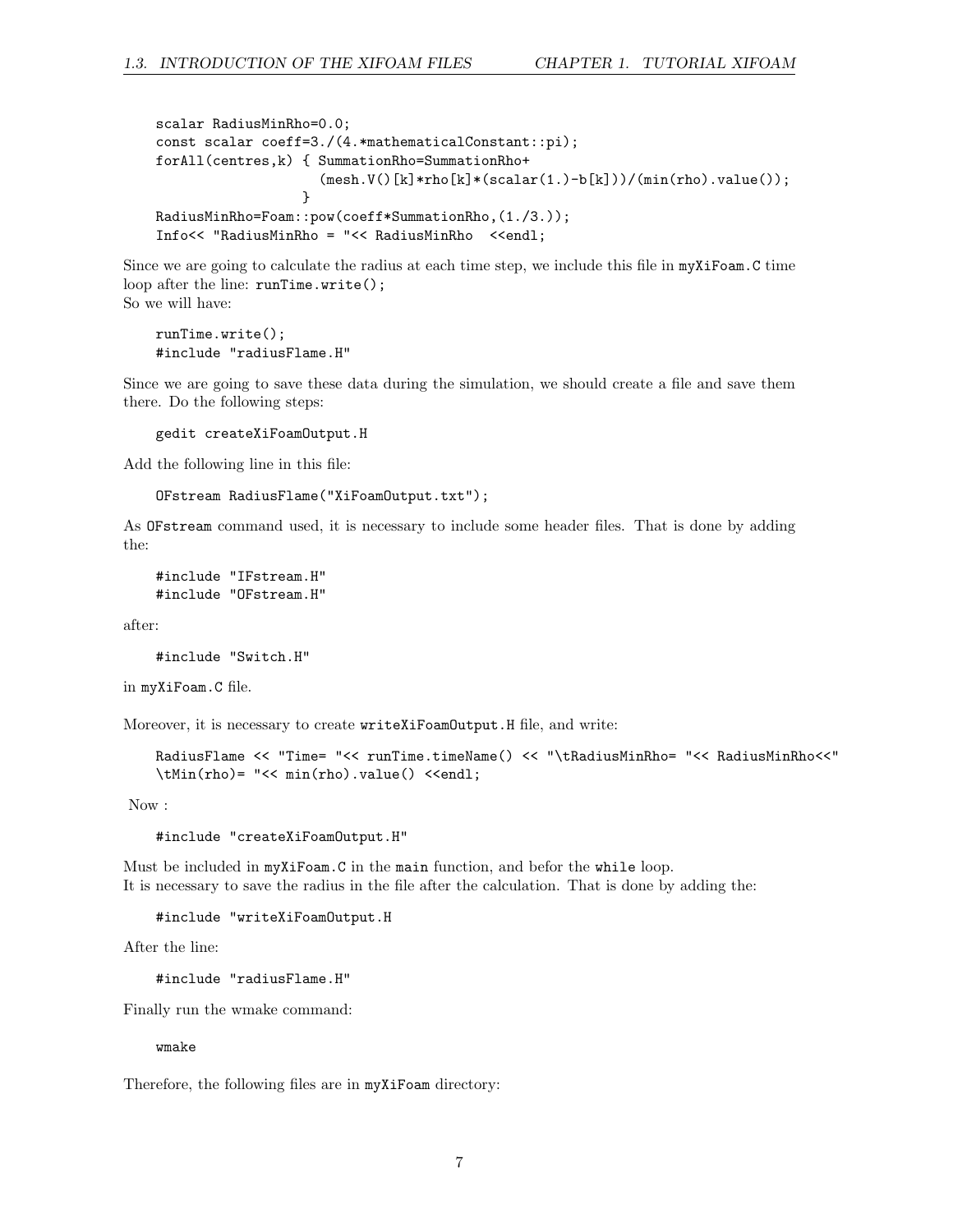| l-- Make                      |
|-------------------------------|
| -- files                      |
| -- linux64GccDP0pt            |
| -- options                    |
| -- UEqn.H                     |
| -- createFields.H             |
| -- createXiFoamOutput.H       |
| -- ftEqn.H                    |
| -- hEqn.H                     |
| -- huEqn.H                    |
| -- myBEqn.H                   |
| -- myXiFoam.C                 |
| -- myXiFoam.dep               |
| -- pEqn.H                     |
| -- radiusFlame.H              |
| -- readCombustionProperties.H |
| '-- writeXiFoamOutput.H       |

In the following section we look through some of these file.

#### <span id="page-8-0"></span>1.3.3 myBEqn.H File

Following items are in myBEqn.H file:

- Transport equation for regress variable b
- Laminar flame speed based on the different models
- Weller combustion modell[\[2\]](#page-27-1) for calculation Xi=St/Su

Transport equation for b is presented in equation [1.7](#page-8-1) [\[2\]](#page-27-1):

<span id="page-8-1"></span>
$$
\frac{\partial}{\partial t}(\rho b) + \nabla \cdot (\rho \vec{u}b) - \nabla \cdot (\frac{\mu_t}{Sc_t} \nabla b) = -\rho_u S_u \Xi |\nabla b| \tag{1.7}
$$

and here is the implementation of this equation:

```
fvScalarMatrix bEqn
(
fvm::ddt(rho, b)
+ mvConvection->fvmDiv(phi, b)
+ fvm::div(phiSt, b, "div(phiSt,b)")
- fvm::Sp(fvc::div(phiSt), b)
- fvm::laplacian(turbulence->alphaEff(), b)
);
```
There are three models to calculate the Xi:

```
1- fixed
2- algebraic
3- transport
```
In the following parts these models will be discussed.

1- fixed: Do nothing, Xi is fixed!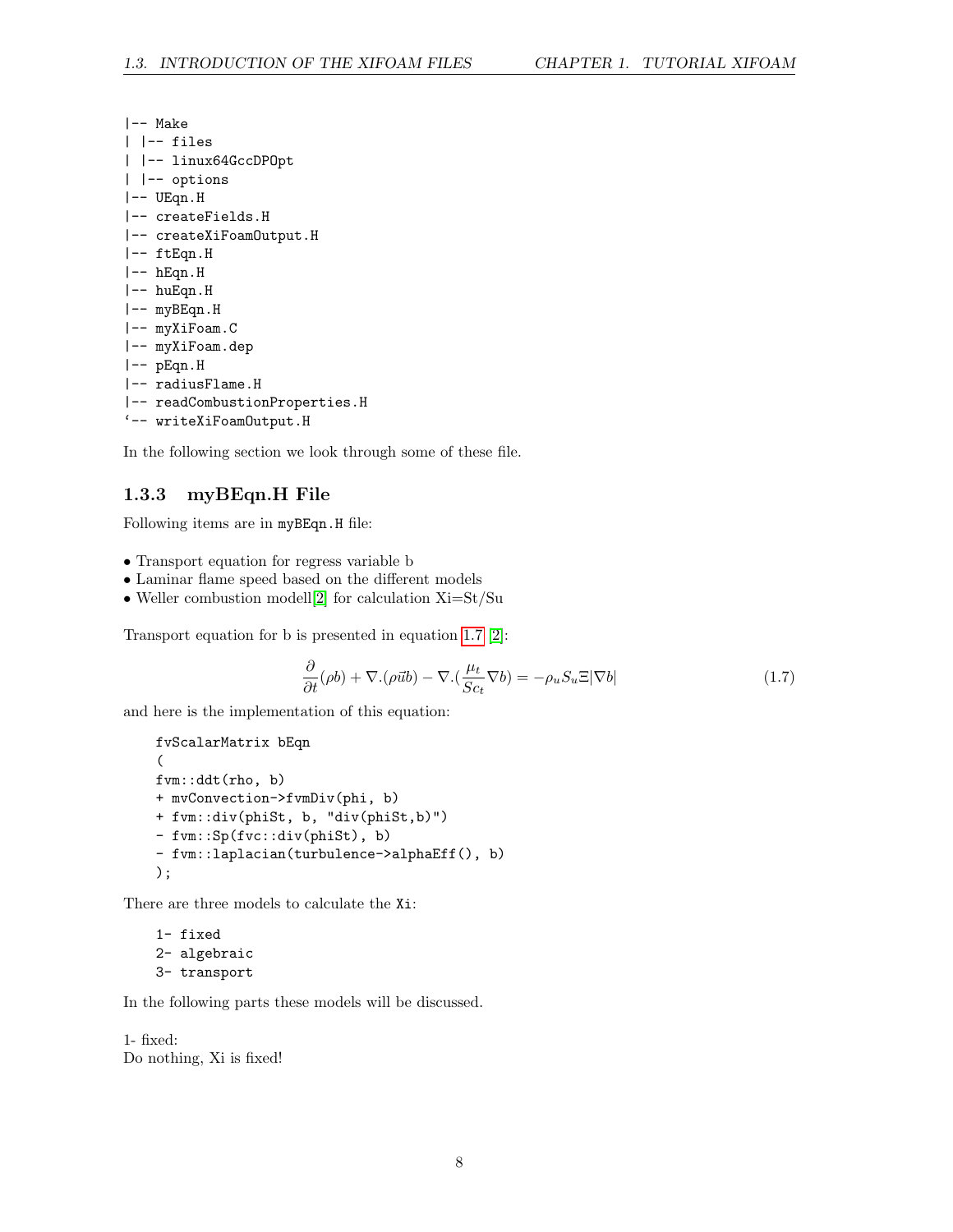2- algebraic:

Algebraic equation is implemented based on the equation [1.8](#page-9-0) and [1.9:](#page-9-1)

<span id="page-9-0"></span>
$$
\Xi_{eq}^{*} = 1 + 0.62 \sqrt{\frac{u'}{S_u}} R_{\eta}
$$
\n(1.8)

<span id="page-9-1"></span>
$$
\Xi_{eq} = 1 + 2(1 - b)(\Xi_{eq}^* - 1) \tag{1.9}
$$

where:

 $u'$  is the turbulence intensity.  $R_n$  is the kolmogorov Reynolds number.

And the implementation is:

 $Xi = scalar(1) +$  $(scalar(1) + (2*XiShapeCoef)*(scalar(0.5) - b))$ \*XiCoef\*sqrt(up/(Su + SuMin))\*Reta;

XiShapeCoef and XiCoef are input data which discussed later in section [1.4.8](#page-16-0)

3- transport:

For mathematical formulation please refer to [\[2\]](#page-27-1), and for implementation of this model you can refer to bEqn.H file.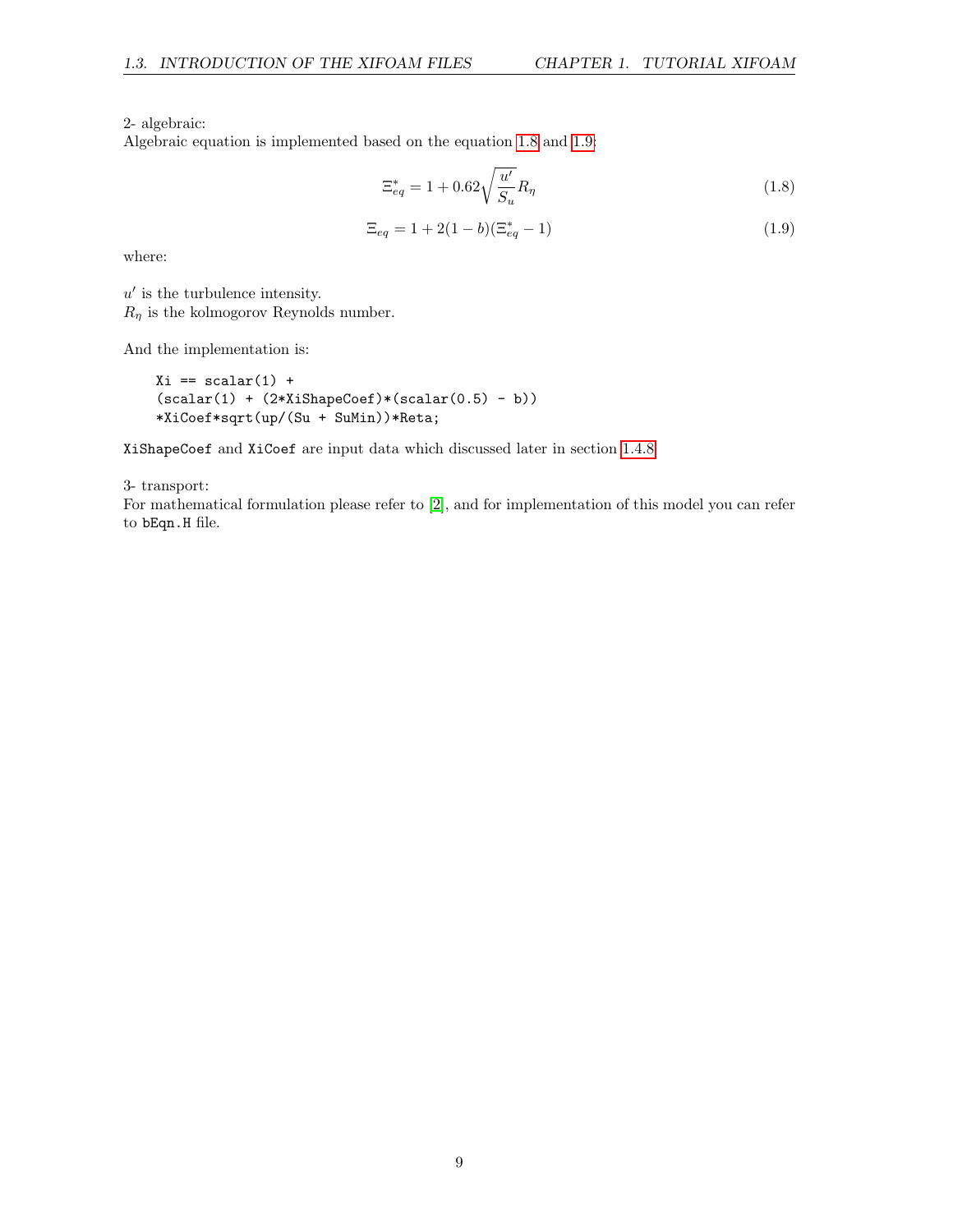### <span id="page-10-0"></span>1.4 Setting up the Case

This section provides necessary setup to run a case using the XiFoam(or myXiFoam) solver. Now we can run the case using myXiFoam solver which is exactly the same as XiFoam solver, except that we have just implemented additional piece of code to capture the flame radius.

Figure [1.1](#page-10-3) presents a case study which is a cubic combustion chamber, and ignition occurred at its centre. Since the ignition is spherical, and the problem is symmetrical, to reduce the computational cost, 1/8 domain will be solved using symmetric boundary condition.

<span id="page-10-3"></span>

Figure 1.1: Geometry of the XiFoam tutorial case

#### <span id="page-10-1"></span>1.4.1 Create the Geometry

You can download the case file from:

[http://www.tfd.chalmers.se/~hani/kurser/OS\\_CFD\\_2010/ehsanYasari/ehsanYasariFiles.tgz](http://www.tfd.chalmers.se/~hani/kurser/OS_CFD_2010/ehsanYasari/ehsanYasariFiles.tgz)

Alternatively, you can copy the default case of XiFoam to run directory and modify it.

run

```
cp -r $FOAM_TUTORIALS/combustion/XiFoam/ras/moriyoshiHomogeneous chamber $
cd chamber
```
As you can see, the file structure for XiFoam solver is similar to the other OpenFOAM tutorials. The case directory consists of the following subdirectories:

```
/0
/constant
/system
```
Run the following command to see an overview of the files in this case.

tree -L 2

In the following section we will look through these folders to initiate our setup.

#### <span id="page-10-2"></span>1.4.2 Constant Folder

In the constant folder, the following files and directories are found:

```
|-- RASProperties
|-- combustionProperties
|--|g
|-- polyMesh (Folder)
|-- thermophysicalProperties
'-- turbulenceProperties
```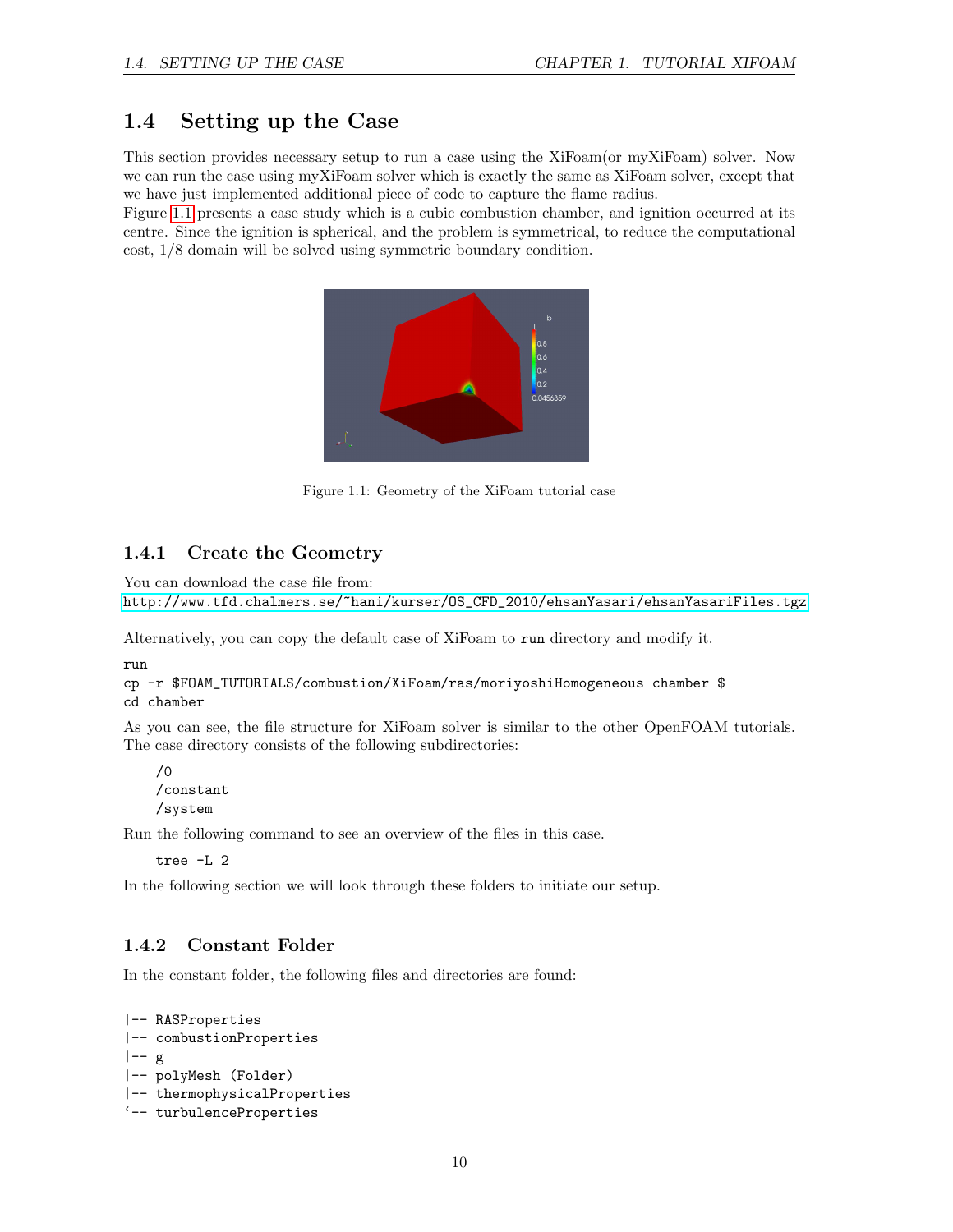#### <span id="page-11-0"></span>1.4.3 polyMesh

The case domain consists of a square with length equals to 35mm. A uniform mesh of 35\*35\*35 is used to have cell size equals to 1mm. Since the cell size is smaller than the ignition diameter (3mm) we can capture the ignition.

```
We must modify the blockMehDict as follows:
```

```
gedit constant/polyMesh/blockMeshDict
```
Copy the new geometry in this file. Here are the blockMesh entries for this case:

```
convertToMeters 0.001;
vertices
(
   (0 0 0) //vertex No.1<br>(0 35 0) //vertex No.2
                           //vertex No.2
   (35 0 0) //vertex No.3
   (35 35 0) //vertex No.4
   (0 0 35) //vertex No.5
   (0 35 35) //vertex No.6
   (35 0 35) //vertex No.7
   (35 35 35) //vertex No.8
);
blocks
(
   hex (0 2 3 1 4 6 7 5) (35 35 35) simpleGrading (1 1 1) //Block No.1
);
edges
(
);
patches
(
   symmetryPlane left
   (
       (0 4 5 1)
   )
   symmetryPlane right
   (
       (2 3 7 6)
   )
   symmetryPlane top
   (
       (1 5 7 3)
   )
   symmetryPlane bottom
   (
       (0 2 6 4)
   )
   symmetryPlane front
   (
       (4 5 7 6)
   )
   symmetryPlane back
   (
       (0 1 3 2)
   )
);
```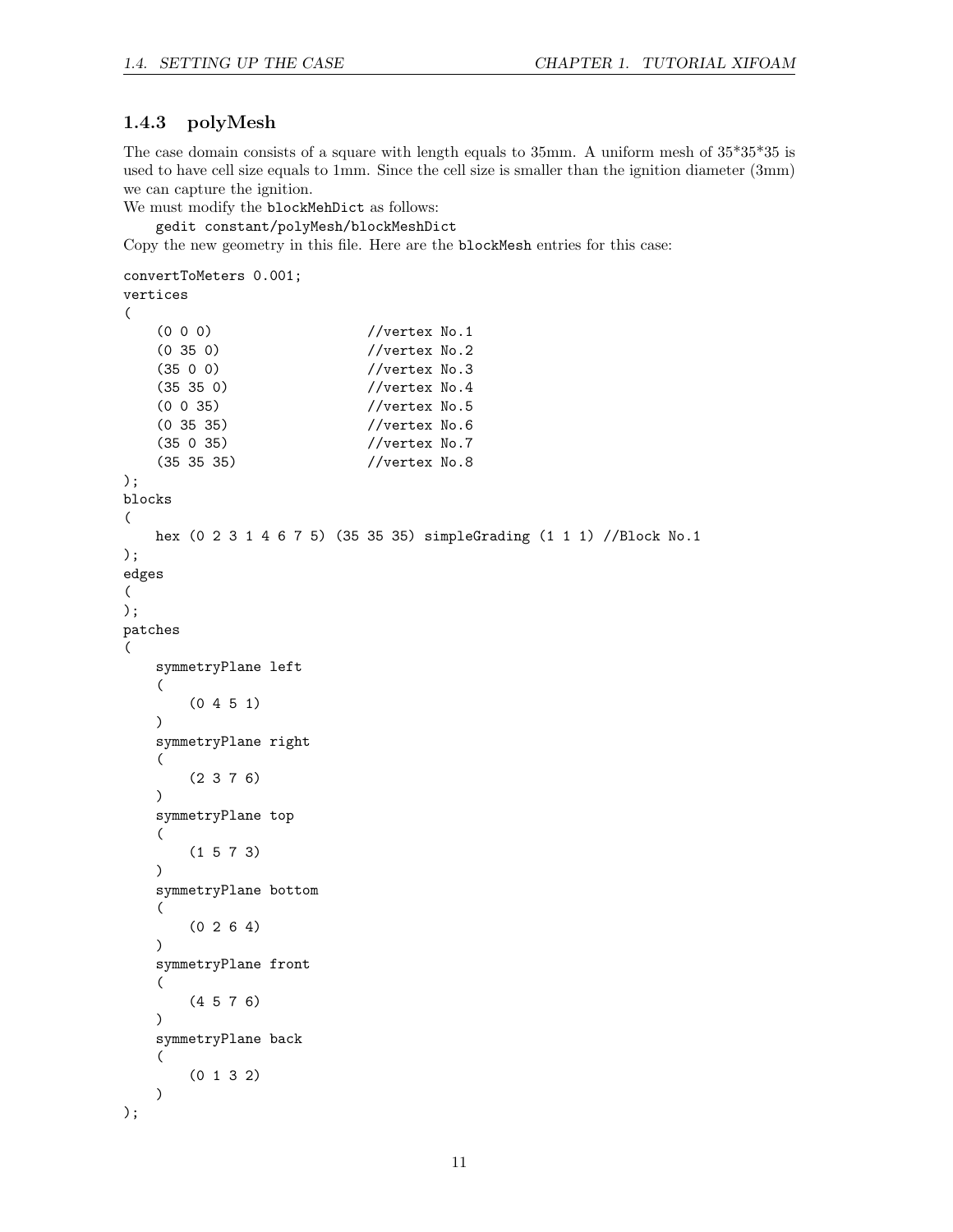#### mergePatchPairs

(

);

Then run the blockMesh command to generate your geometry and mesh:

blockMesh

To view the geometry in paraview, type:

paraFoam

We set other parameters in the constant directory in the next sections.

#### <span id="page-12-0"></span>1.4.4 turbulenceProperties

In the turbulenceProperties file you can specify your turbulence model. You have two options :

1- RASModel

2- LESModel

In this tutorial we use RASModel, so the simulation type is set to RASModel:

```
simulationType RASModel;
```
With RASModel selected in this case, the choice of RAS model is specified in a RASProperties file.

#### <span id="page-12-1"></span>1.4.5 RASProperties

In RASProperties file you can define your RAS model for compressible flows. You can choose the model from the tabl[e1.1.](#page-12-3)

| keyword                                             | description                                  |
|-----------------------------------------------------|----------------------------------------------|
| laminar                                             | Dummy turbulence model for laminar flow      |
| kEpsilon                                            | Standard $k$ - $\epsilon$ model              |
| kOmegaSST                                           | $k-\omega$ -SSt model                        |
| RNGkEpsilon                                         | RNG $k$ - $\epsilon$ model                   |
| $\label{eq:LaunderSharmaKE} \text{LaunderSharmaKE}$ | Launder-Sharma low-Re $k$ - $\epsilon$ model |
| LRR.                                                | Launder-Reece-Rodi RSTM                      |
| LaunderGibsonRSTM                                   | Launder-Gibson RSTM                          |
| realizableKE                                        | Realizable $k$ - $\epsilon$ model            |
| SpalartAllmaras                                     | Spalart-Allmaras 1-eqn mixing-length model   |

<span id="page-12-3"></span>Table 1.1: RAS turbulence models for compressible fluids-compressibleRASModels

For more information regarding RAS models one can refer to [\[3\]](#page-27-2). Here the LaunderSharmaKE model is selected:

```
RASModel LaunderSharmaKE;
turbulence on;
printCoeffs on;
```
#### <span id="page-12-2"></span>1.4.6 g

In the g file you can specify the gravity.

dimensions [0 1 -2 0 0 0 0]; value ( 0 0 0 );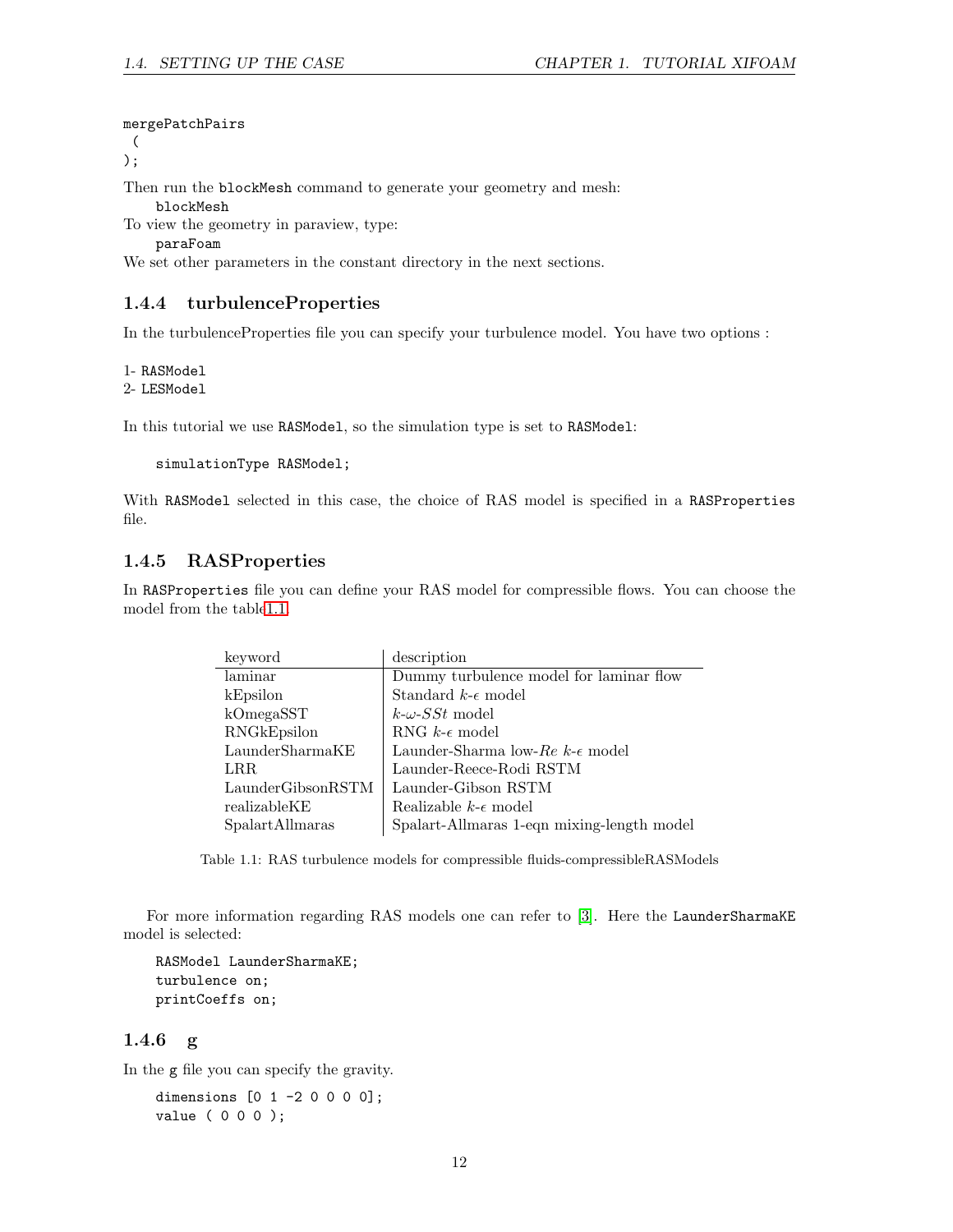The gravity is set to zero in all directions.

#### <span id="page-13-0"></span>1.4.7 thermophysicalProperties

The thermophysicalProperties file for the present case is:

```
thermoType hhuMixtureThermo<homogeneousMixture<sutherlandTransport<specieThermo<
    janafThermo<perfectGas>>>>>;
stoichiometricAirFuelMassRatio stoichiometricAirFuelMassRatio [ 0 0 0 0 0 0 0 ] 15.675;
fuel fuel 1 44.0962 200 5000 1000 7.53414 0.0188722 -6.27185e-06 9.14756e-10
-4.78381e-14 -16467.5 -17.8923 0.933554 0.0264246 6.10597e-06 -2.19775e-08
9.51493e-12 -13958.5 19.2017 1.67212e-06 170.672;
```
Note: this file also have the similar coefficient for oxidant, reactant, product and burntProduct.

 $\star$  keyword: thermoType:

The thermophysicalProperties dictionary is read by any solver that uses the thermophysical model library. A thermophysical model is constructed in OpenFOAM as a pressure-temperature (p - T) system from which other properties are computed. There is one compulsory dictionary entry called thermoType which specifies the complete thermophysical model that is used in the simulation.

The thermophysical modelling starts with a layer that defines the basic equation of state (here: perfectGas) and then adds more layers of modelling that derive properties from the previous layer(s). The naming of the thermoType reflects these multiple layers of modelling as listed in figure [1.2.](#page-13-1) Each layer have various options, so for more details you can refer to userGuide[\[3\]](#page-27-2). In the figure [1.3](#page-14-0)

|                                                | <b>Type</b>                  | <b>Description</b>                                                                                                |  |  |
|------------------------------------------------|------------------------------|-------------------------------------------------------------------------------------------------------------------|--|--|
| <b>Thermophysical</b><br>model                 | hhuMixtureThermo             | Calculates enthalpy for unburnt gas and combustion mixture                                                        |  |  |
|                                                | egrMixture                   | Exhaust gas recirculation mixture                                                                                 |  |  |
|                                                | homogeneousMixture           | Combustion mixture based on normalised fuel mass fraction b                                                       |  |  |
| <b>Mixture properties</b>                      | inhomogeneousMixture         | Combustion mixture based on b and total fuel mass<br>fraction $f_t$                                               |  |  |
|                                                | veryInhomogeneousMix<br>ture | Combustion mixture based on b, $f_t$ and unburnt fuel mass<br>fraction $f_u$                                      |  |  |
|                                                | constTransport               | Constant transport properties                                                                                     |  |  |
| <b>Transport properties</b>                    | sutherlandTransport          | Sutherland's formula for temperature-dependent transport<br>properties                                            |  |  |
| <b>Derived</b><br>thermophysical<br>properties | specieThermo                 | Thermophysical properties of species, derived from $C_p$ h,<br>and/or $s$                                         |  |  |
| <b>Basic</b><br>thermophysical                 | hConstThermo                 | Constant specific heat $C_p$ model with evaluation of enthalpy<br>h and entropy s                                 |  |  |
| properties                                     | janafThermo                  | $C_p$ evaluated by a function with coefficients from JANAF<br>thermodynamic tables, from which h, s are evaluated |  |  |
| <b>Equation of State</b>                       | perfectGas                   | Perfect gas equation of state                                                                                     |  |  |

<span id="page-13-1"></span>Figure 1.2: Description of the thermo entry

the possible entry for XiFoam solver is presented.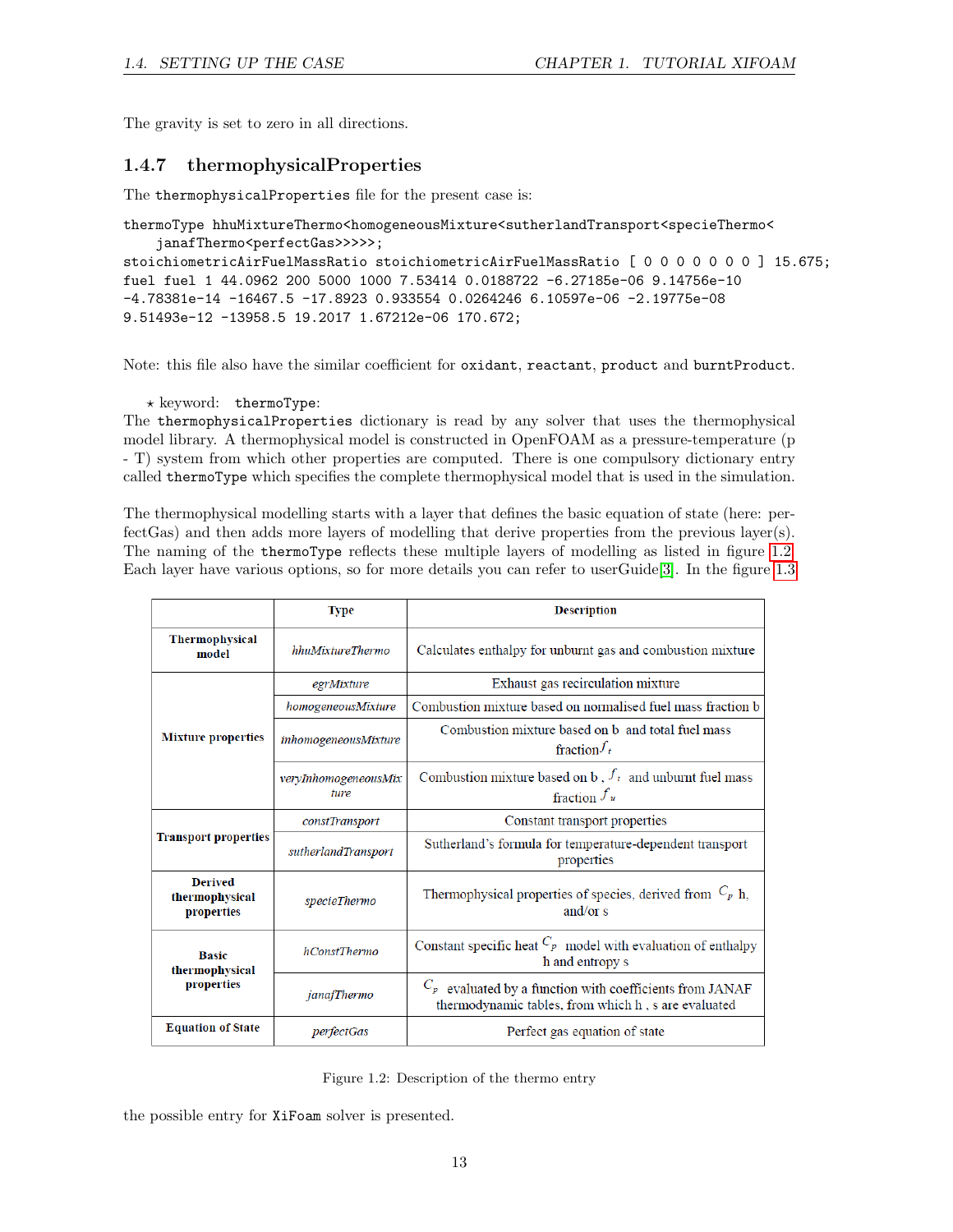| Possible entry for thermoType in thermophysicalProperties for XiFoam    |                                  |                                |                                                |                                              |                                    |
|-------------------------------------------------------------------------|----------------------------------|--------------------------------|------------------------------------------------|----------------------------------------------|------------------------------------|
| <b>Thermophysical</b><br>model                                          | <b>Mixture</b><br>properties     | <b>Transport</b><br>properties | <b>Derived</b><br>thermophysical<br>properties | <b>Basic</b><br>thermophysical<br>properties | <b>Equation of</b><br><b>State</b> |
| hhuMixtureThermo                                                        | egrMixture                       | constTransport                 | specieThermo                                   | hConstThermo                                 | perfectGas                         |
| hhuMixtureThermo<br>egrMixture<br>ort                                   |                                  | sutherlandTransp               | specieThermo                                   | janafThermo                                  | perfectGas                         |
| homogeneou<br>hhuMixtureThermo<br>constTransport<br>sMixture            |                                  | specieThermo                   | hConstThermo                                   | perfectGas                                   |                                    |
| sutherlandTransp<br>homogeneou<br>hhuMixtureThermo<br>sMixture<br>ort   |                                  | specieThermo                   | janafThermo                                    | perfectGas                                   |                                    |
| hhuMixtureThermo                                                        | inhomogene<br>ousMixture         | constTransport                 | specieThermo                                   | hConstThermo                                 | perfectGas                         |
| inhomogene<br>sutherlandTransp<br>hhuMixtureThermo<br>ousMixture<br>ort |                                  | specieThermo                   | janafThermo                                    | perfectGas                                   |                                    |
| hhuMixtureThermo                                                        | veryInhomo<br>geneousMixt<br>ure | constTransport                 | specieThermo                                   | hConstThermo                                 | perfectGas                         |
| hhuMixtureThermo                                                        | veryInhomo<br>geneousMixt<br>ure | sutherlandTransp<br>ort        | specieThermo                                   | janafThermo                                  | perfectGas                         |

Figures [1.4](#page-15-0) is the Inheritance diagram for hhuMixtureThermo. The diagram shows that hhuCombustionThermo

<span id="page-14-0"></span>Figure 1.3: Possible entry for thermoType in thermoPhysicalProperties file for the XiFoam solver

class inherited from hCombustionThermo, and hCombustionThermo inherited from basicPsiThermo, and basicPsiThermo inherited from bsicThermo. So hhuCombustion has all the characterestics of hCombustionThermo and so on.

#### $\star$  keyword: stoichiometricAirFuelMassRatio:

This option is the stoichiometric ratio of Air-Fuel, and is read on line 52 by the following file :

src/thermophysicalModels/reactionThermo/mixtures/inhomogeneousMixture.C

Note: fuel, oxidant and burntProducts are also read by this file if in thermoType layer inhomogeneousMixture was selected.

reactants, and products coefficient are read on line 52 by the following file:

src/thermophysicalModels/reactionThermo/mixtures/homogeneousMixture.C

Full description of these coefficient is in UserGuide[\[3\]](#page-27-2), as well as the tutorial written by Andreas Lundström $[4]$ , but we provide it here again.

The Heat capacity, enthalpy and entropy are evaluated by a function with coefficients from polynomials:

$$
\frac{C_{pk}^{\circ}}{R} = a_{1k} + a_{2k}T_k + a_{3k}T_k^2 + a_{4k}T_k^3 + a_{5k}T_k^4
$$
\n(1.10)

$$
\frac{H_k^{\circ}}{RT_k} = a_{1k} + \frac{a_{2k}}{2}T_k + \frac{a_{3k}}{3}T_k^2 + \frac{a_{4k}}{4}T_k^3 + \frac{a_{5k}}{5}T_k^4 + \frac{a_{6k}}{T_k}
$$
\n(1.11)

$$
\frac{S_k^{\circ}}{R} = a_{1k} \ln T_k + a_{2k} T_k + \frac{a_{3k}}{2} T_k^2 + \frac{a_{4k}}{3} T_k^3 + \frac{a_{5k}}{4} T_k^4 + a_{7k} \tag{1.12}
$$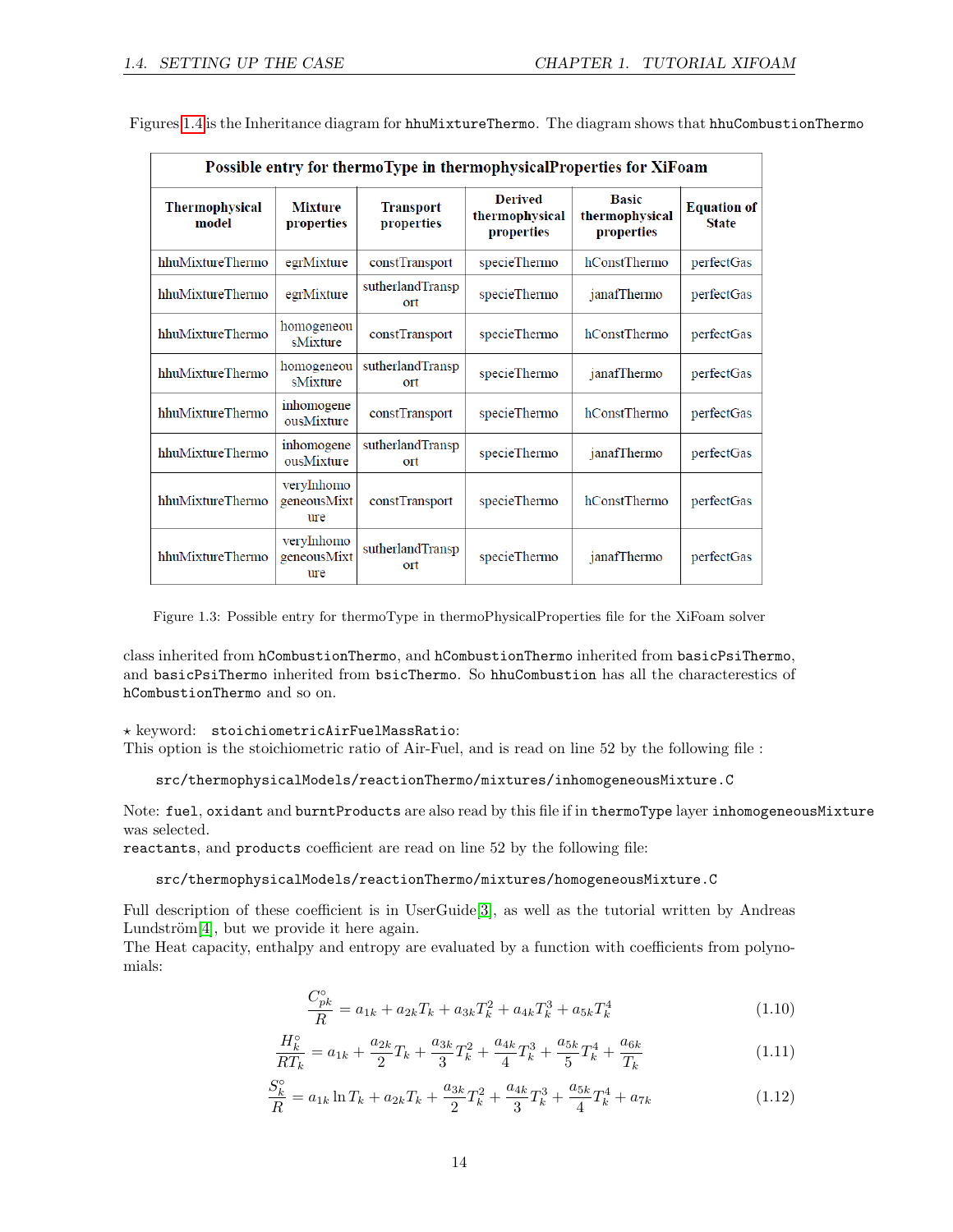

<span id="page-15-0"></span>Figure 1.4: Inheritance diagram for hhuMixtureThermo

In order to explain these coefficients , we rewrite them in separate lines as follows:

Line 1: fuel Line 2: fuel 1 44.0962 Line 3: 200 5000 1000 Line 4: 7.53414 0.0188722 -6.27185e-06 9.14756e-10 -4.78381e-14 -16467.5 -17.8923 Line 5: 0.933554 0.0264246 6.10597e-06 -2.19775e-08 9.51493e-12 -13958.5 19.2017 Line 6: 1.67212e-06 170.672; Line 1: keyword Line 2: <specieCoeffs>: n\_moles Molecular weight(W(kg/kmol)) Line 3: Lower temperature limit Tl(K), Upper temperature limit Th(K), Common temperature Tc(K) Line 4: High temperature coefficients: a1-a7 (a6:enthalpy offset, a7: entropy offset) Line 5: Low temperature coefficients: a1-a7 (a6:enthalpy offset, a7: entropy offset) Line 6: Sutherland coefficient

The last two coefficients are Sutherland coefficients which are used to calculate diffusivity as a function of temperature:

$$
\mu = A_s \frac{T^{1/2}}{1 + T_s/T} \tag{1.13}
$$

The laminar viscosity in turn is calculated using Sutherland's law where the constants are:  $A_s = 1.67212e-6$  $T_s = 170.672$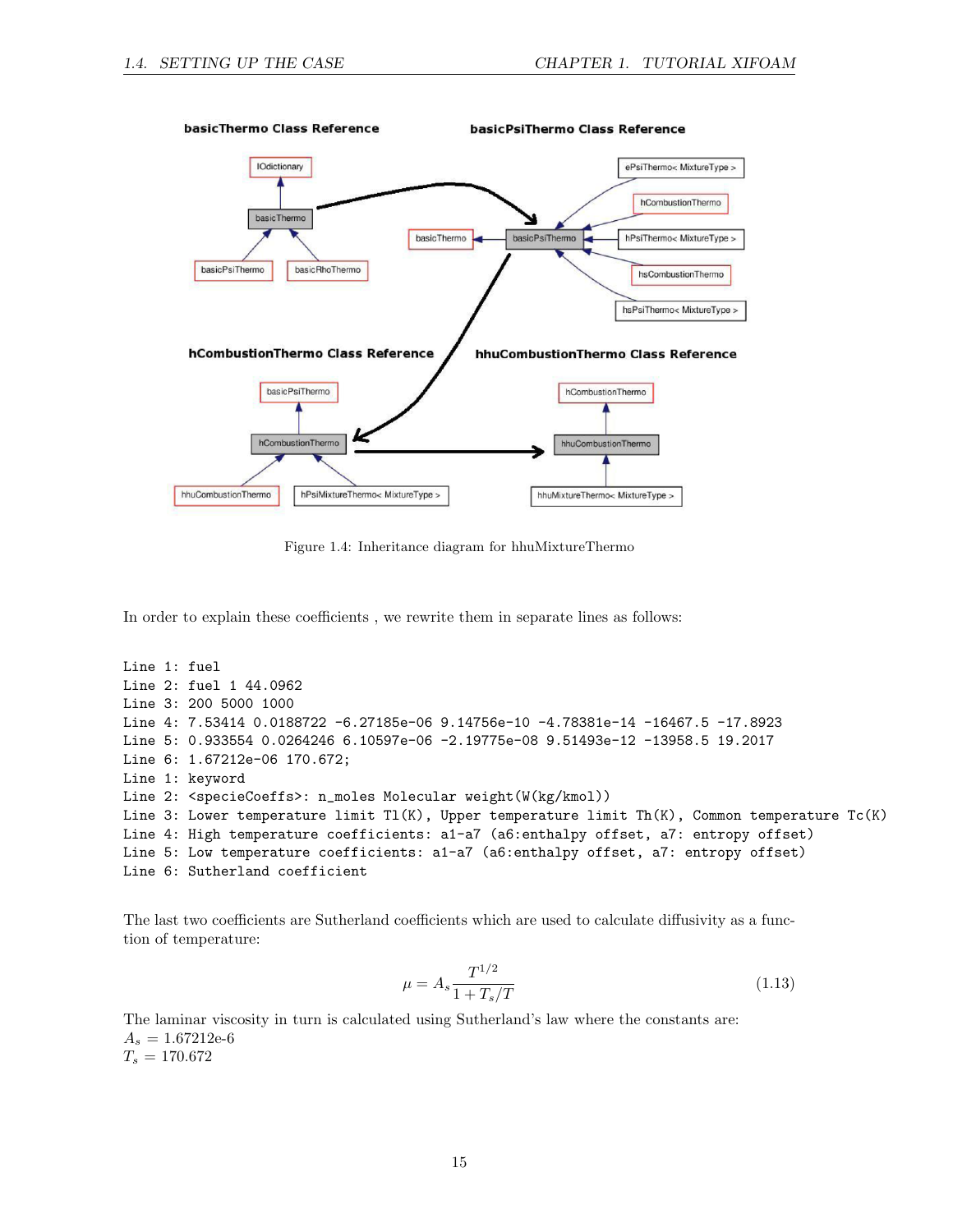#### <span id="page-16-0"></span>1.4.8 combustionProperties

Here is the combustionProperties file of the present case. An explanation for each keyword is also presented.

```
laminarFlameSpeedCorrelation Gulders;
fuel Propane;
Su Su [ 0 1 -1 0 0 0 0 ] 0.43;
SuModel unstrained;
equivalenceRatio equivalenceRatio [ 0 0 0 0 0 0 0 ] 1;
sigmaExt sigmaExt [ 0 0 -1 0 0 0 0 ] 100000;
XiModel transport;
XiCoef XiCoef [ 0 0 0 0 0 0 0 ] 0.62;
XiShapeCoef XiShapeCoef [ 0 0 0 0 0 0 0 ] 1;
uPrimeCoef uPrimeCoef [ 0 0 0 0 0 0 0 ] 1;
//GuldersEGRCoeffs
GuldersCoeffs
{
   Methane
   {
      W 0.422;
      eta 0.15;
      xi 5.18;
      alpha 2;
      beta -0.5;
      f 2.3;
   }
   Propane
   {
      W 0.446;
      eta 0.12;
      xi 4.95;
      alpha 1.77;
      beta -0.2;
      f 2.3;
   }
   IsoOctane
   {
      W 0.4658;
      eta -0.326;
      xi 4.48;
      alpha 1.56;
      beta -0.22;
      f 2.3;
   }
}
ignite yes;
ignitionSites ( { location ( 0 0 0.0005 ) ; diameter 0.003 ; start 0 ; duration 0.001 ; strength 1 ;
ignitionSphereFraction 1;
ignitionThickness ignitionThickness [ 0 1 0 0 0 0 0 ] 0.001;
ignitionCircleFraction 0.5;
ignitionKernelArea ignitionKernelArea [ 0 2 0 0 0 0 0 ] 0.001;
```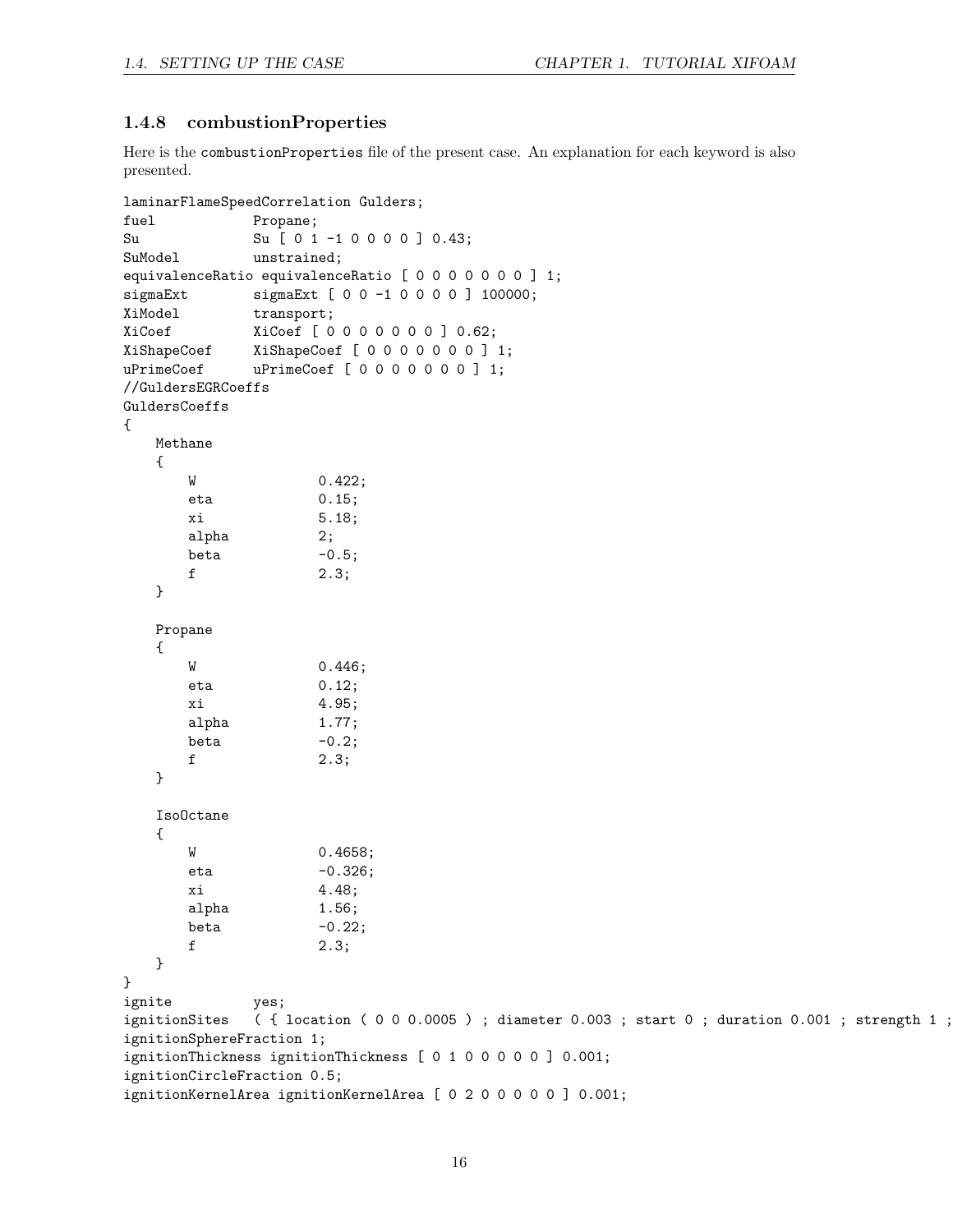#### $\star$  keyword: laminarFlameSpeedCorrelation

There are three different choices for laminar flame speed which presented in figure [1.5:](#page-17-0)

- 1- Gulders
- 2- GuldersEGR
- 3- constant



<span id="page-17-0"></span>Figure 1.5: laminar flame speed class reference

In the case of selecting Gulders/GuldersEGR, laminar flame speed is calculated based on the Gulders formulation. You can see these file for the Gulders formulation:

```
src/thermophysicalModels/laminarFlameSpeed/Gulders/Gulders.C
src/thermophysicalModels/laminarFlameSpeed/GuldersEGR/GuldersEGR.C
```
In these cases(Gulders,GuldersEGR), the user must specify the fuel and the corresponding coefficients to calculate the laminar flame speed in GuldersCoeffs/GuldersEGRCoeffs part, which we will explain in GuldersCoeffs/GuldersEGRCoeffs part. Figure [1.6](#page-17-1) shows the inheritance diagram for Gulders, GuldersEGR, and constant class. Also, the connection between laminar flame speed class and these classes is presented.



<span id="page-17-1"></span>Figure 1.6: Gulders, GuldersEGR, and constant class

The diagrams shows that for example GuldersEGR/Gulders class gets some coefficient from dictionary(the coefficients that will be discussed later), calculates the laminar flame speed, and returns it to laminarFlameSpeed class.

#### $\star$  keyword: fuel

The fuel name must be specified to calculate the laminar flame speed, if Gulders/GuldersEGR is selected in the laminarFlameSpeedCorrelation part. fuel keyword is read on line 47 of the following file as presented in figure [1.7:](#page-18-0)

```
src/thermophysicalModels/laminarFlameSpeed/laminarFlameSpeed/laminarFlameSpeed.C
```

```
line 47: fuel_(dict.lookup("fuel")),
fuel Propane;
```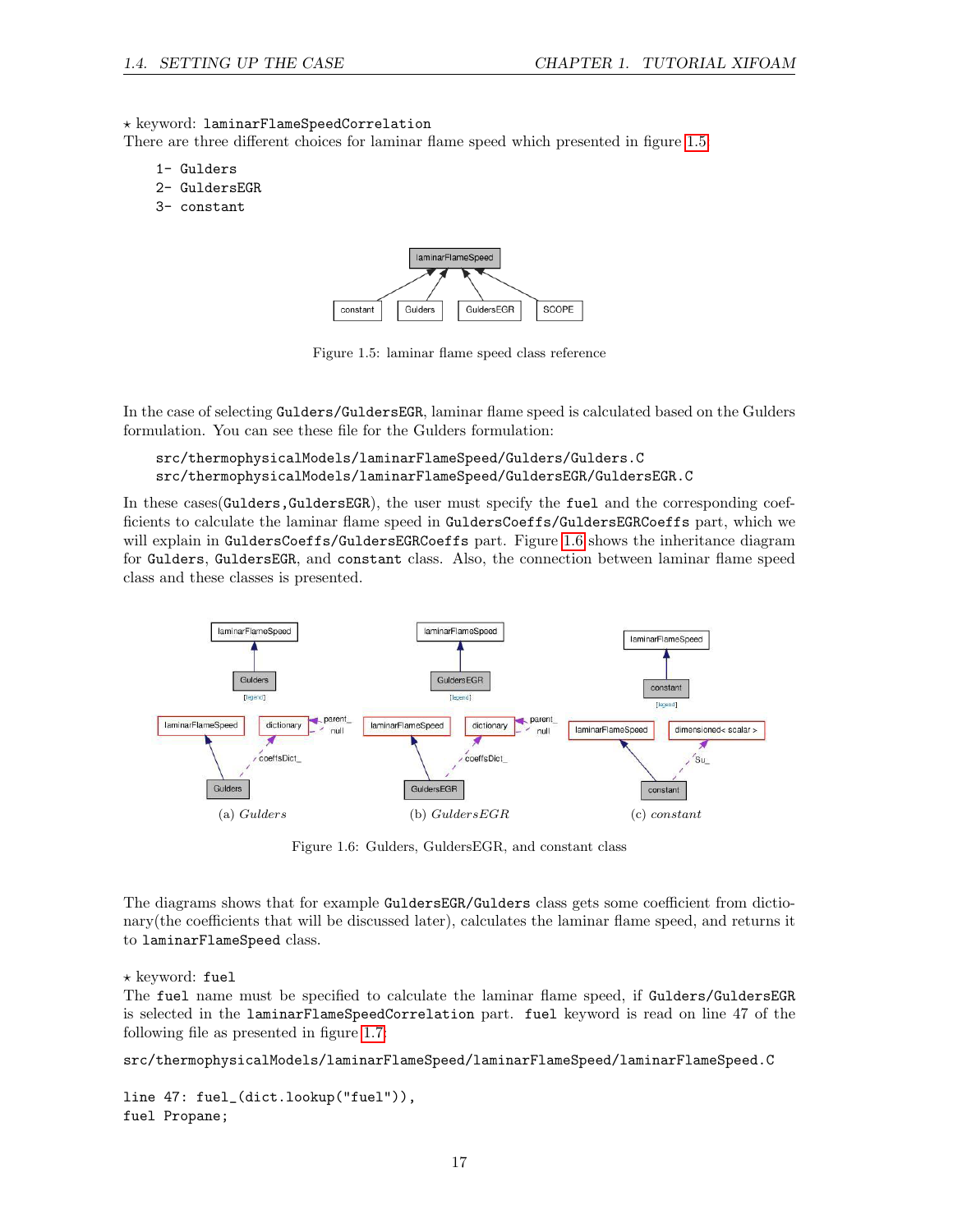and it is then used on line 57, 56 of the following files, respectively:

```
src/thermophysicalModels/laminarFlameSpeed/Gulders/Gulders.C
src/thermophysicalModels/laminarFlameSpeed/GuldersEGR/GuldersEGR.C
```
line 57, 56: coeffsDict\_(dict.subDict(typeName + "Coeffs").subDict(fuel\_)),

Line 57, 56 specify that based on the fuel and Gulders or GuldersEGR keywords, the necessary coefficients are read from the dictionary. Figure [1.7](#page-18-0) shows that keyword fuel is read through a dictionary and used in laminar flame speed class.



<span id="page-18-0"></span>Figure 1.7: Connection between fuel keyword and laminar flame speed class

 $\star$  keyword: Su

If we have the constant laminar flame speed(Su), the constant option must be selected on laminarFlameSpeedCorrelation and its value must be defined at Su keyword.

On line 57 of the following file, constant laminar flame speed(Su) is read.

src/thermophysicalModels/laminarFlameSpeed/constant/constant.C

line 57 : Su\_(dict.lookup("Su")) Su Su [ 0 1 -1 0 0 0 0 ] 0.43;

 $\star$  keyword: equivalenceRatio

EquivalenceRatio of a homogeneous mixture is defined as the ratio of the fuel-to oxidizer ratio to the stoichiometric fuel-to-oxidizer ratio.

$$
\phi = \frac{\frac{m_{fuel}}{m_{oxidizer}}}{\left(\frac{m_{fuel}}{m_{oxidizer}}\right)_{st}}\tag{1.14}
$$

This keyword is read by the following file:

src/thermophysicalModels/laminarFlameSpeed/laminarFlameSpeed/laminarFlameSpeed.C

? keyword: SuModel There are three options for SuModel as follows:

1- unstrained

2- equilibrium

3- transport

These corresponding keyword are read by the following file:

```
applications/solvers/combustion/XiFoam/readCombustionProperties.H
```
For more information about the differences between these models, you can refer to line 120 of the following file:

```
applications/solvers/combustion/XiFoam/bEqn.H
```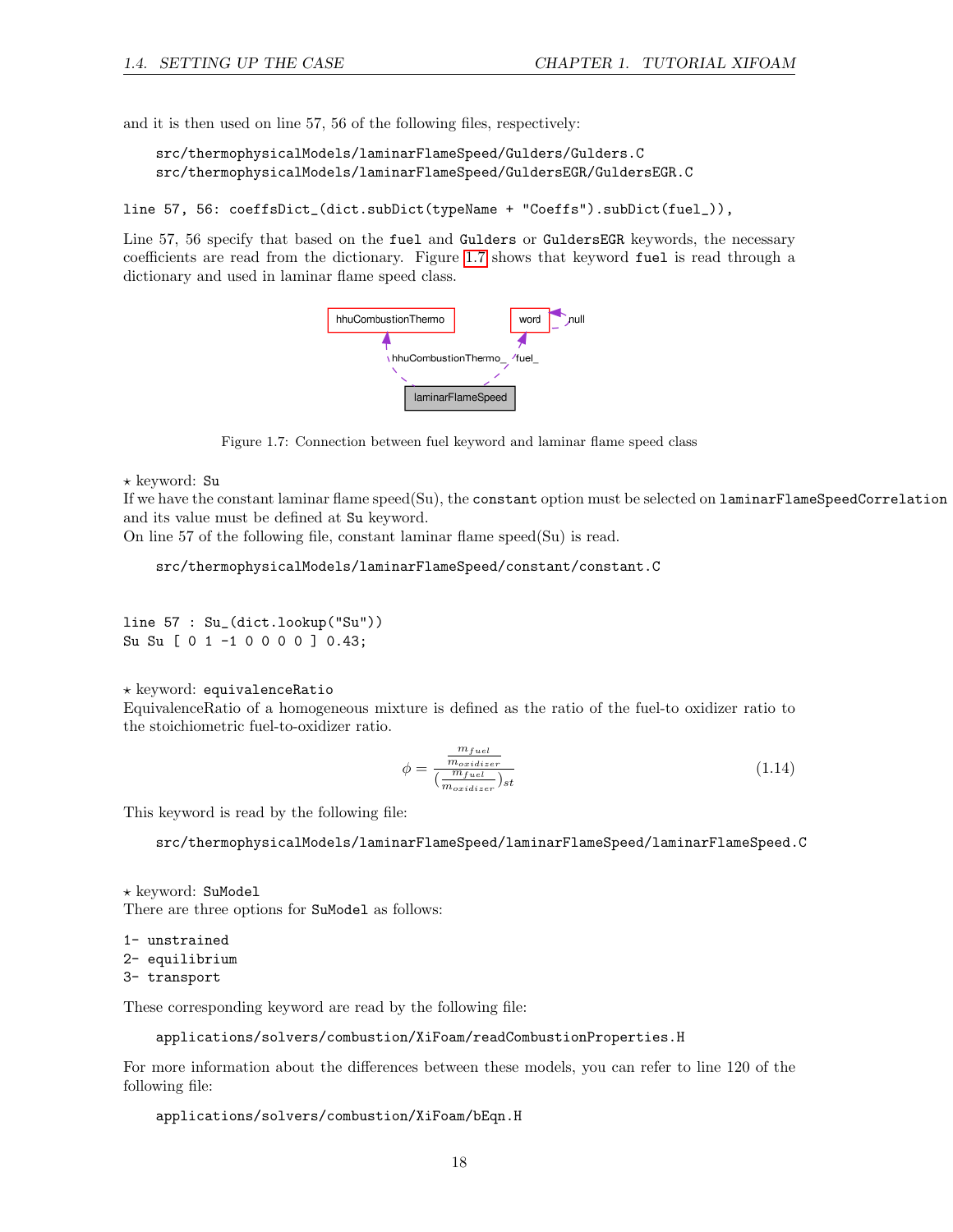$\star$  keyword: sigmaExt

sigmaExt is the strain rate at extinction which obtained from the Markstein length by extrapolating to  $S_u \longrightarrow 0$ .

Markstein length: Length that measures the effect of curvature on a flame. The larger the Markstein length, the greater the effect of curvature on burning velocity. The Markstein length divided by the flame thickness is the Markstein number.

This keyword is read by the following file:

#### applications/solvers/combustion/XiFoam/readCombustionProperties.H

and used in myBEqn.H file.

 $\star$  keyword: XiModel

There are different models for flame wrinkling Xi=St/Sl (turbulent flame speed/laminar flame speed) which are:

```
1- fixed
2- algebraic
3- transport
```
These keywords are read by the following file:

#### applications/solvers/combustion/XiFoam/readCombustionProperties.H

For more information about the differences between implementation of these models, you can refer to line 166 of the following file:

```
applications/solvers/combustion/XiFoam/bEqn.H
```
And also for more details regarding the formulation you can refer to Weller Article<sup>[\[2\]](#page-27-1)</sup>.

```
\star keyword: XiCoef and XiShapeCoef
```
XiCoef and XiShapeCoef are used in the algebraic model for Xi on line 175 of bEqn.H which has already been presented in section [1.3.3](#page-8-0) .

These keywords are read by the following file:

#### applications/solvers/combustion/XiFoam/readCombustionProperties.H

 $\star$  keyword: uPrimeCoef

uPrimeCoef is used for calculation of the velocity fluctuation on line 74 of the bEqn.H:

line 74: volScalarField up = uPrimeCoef\*sqrt $((2.0/3.0)*turbulence->k())$ ;

\* keyword: GuldersCoeffs/ GuldersEGRCoeffs:

Here are the coefficients, which are used to calculate laminar flame speed according to the Gulders formulation for specific fuel. As we told, these coefficients are read by the following codes depending on the model that has been selected for laminarFlameSpeedCorrelation.

```
src/thermophysicalModels/laminarFlameSpeed/Gulders/Gulders.C
src/thermophysicalModels/laminarFlameSpeed/GuldersEGR/GuldersEGR.C
```
So if any one would like to modify the laminar flame speed models, he/she probably should modify these codes. Here is the formulation for calculating the laminar flame velocity based on GuldersCoeffs GuldersEGRCoeffs coefficients:

$$
S_u = W\Phi^{\eta}exp[-\xi(\Phi - 1.075)^2](\frac{T}{T_0})^{\alpha}(\frac{P}{P_0})^{\beta}
$$
\n(1.15)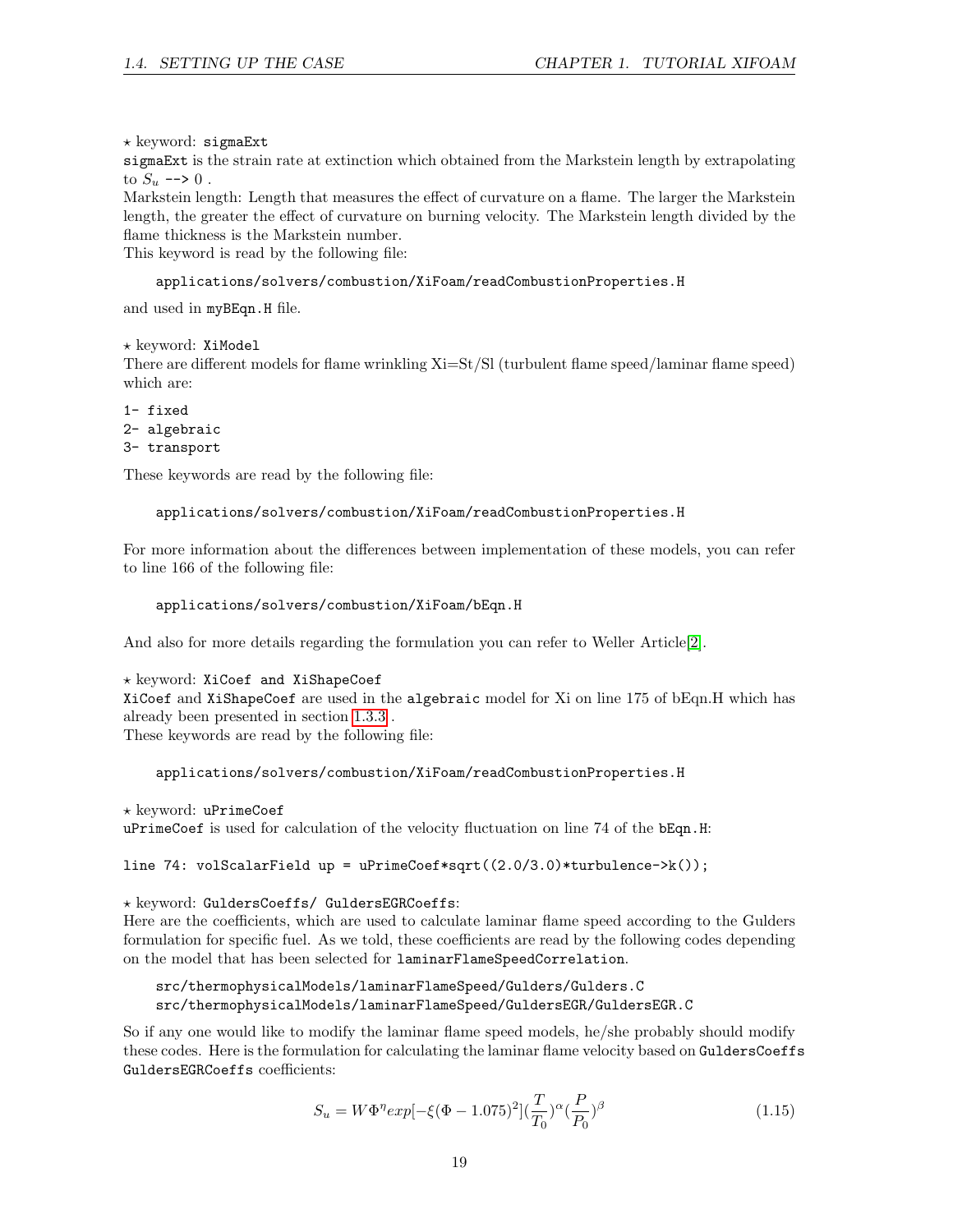where,  $\Phi$  is a equivalence ratio.

 $\star$  keyword: ignite

If you have ignition, it must be specified here. This entry is read by the readCombustionProperties.H file on line 45:

line 45: ignition ign(combustionProperties, runTime, mesh);

 $\star$  keyword: ignitionSites The location of ignition, the duration and the strength are specified at ignitionSites keyword as follows:

ignitionSites ({location (0 0 0.0005); diameter 0.003; start 0; duration 0.001; strength  $1;$ });

These data are read by the following code: src/engine/ignition/ignitionSiteIO.C

 $\star$  keyword: ignitionSphereFraction, ignitionThickness, ignitionCircleFraction, ignitionKernelArea These factors are read by the following files:

src/engine/include/stCorr.H

StCorr is used when calculating the turbulent flame speed flux in bEqn.H file on line 37:

#### line 37: surfaceScalarField phiSt = fvc::interpolate(rhou\*StCorr\*Su\*Xi)\*nf;

StCorr varies between 1-10 during the simulation.

StCorr.H file uses mesh.nGeometricD() function which checks the shape of the mesh, the number of valid geometric dimensions in the mesh, and returns the value 3, 2 or 1 which correspond to:

3: Assume it is part-spherical

- 2: Assume it is part-circular
- 1: Assume it is plane or two planes

Depending on the geometry (or in other words, depends on these values(3, 2, or 1) which return by NgeometricD()), one of the above factors (ignitionSphereFraction, ignitionThickness, ignitionCircleFraction, ignitionKernelArea) is used.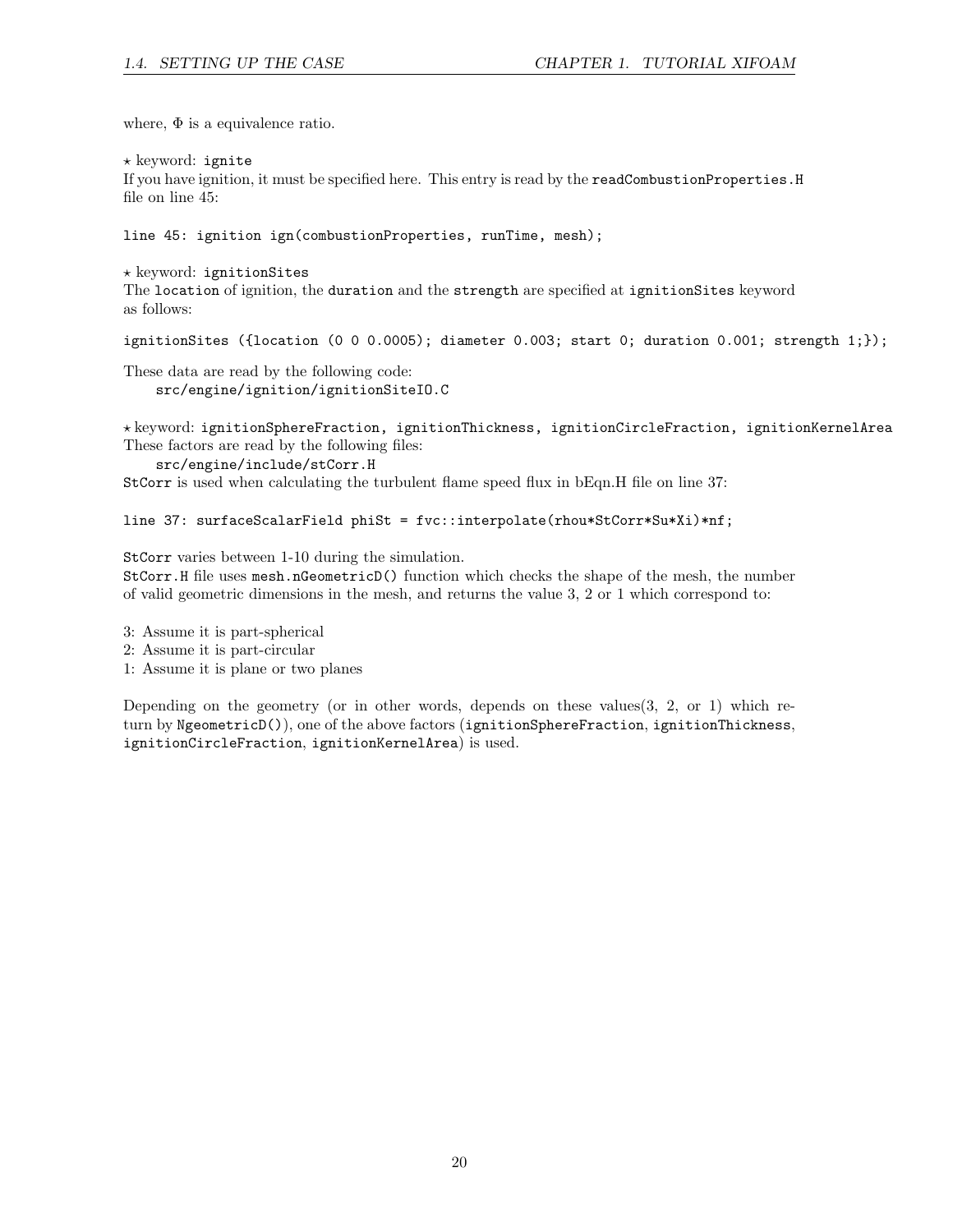### <span id="page-21-0"></span>1.5 /0 Folder

We have the following files in 0 directory, which must be modified based on the new geometry and boundary conditions.

alphat b epsilon k mut p Su T Tu U Xi

#### <span id="page-21-1"></span>1.5.1 Boundary Conditions

Boundary conditions for all sides are symmetry planes.

```
boundaryField
{
   left
   {
      type symmetryPlane;
   }
   right
   {
      type symmetryPlane;
   }
   top
   {
      type symmetryPlane;
   }
   bottom
   {
      type symmetryPlane;
   }
   front
   {
      type symmetryPlane;
   }
   back
   {
      type symmetryPlane;
   }
}
```
#### <span id="page-21-2"></span>1.5.2 Initial Conditions

The initial condition are found in /0 directory. Table [1.2](#page-22-0) presents the initial conditions. Since there is no ignition at time  $= 0$ , we have  $b=1$  and  $Xi=1$  in the whole domain.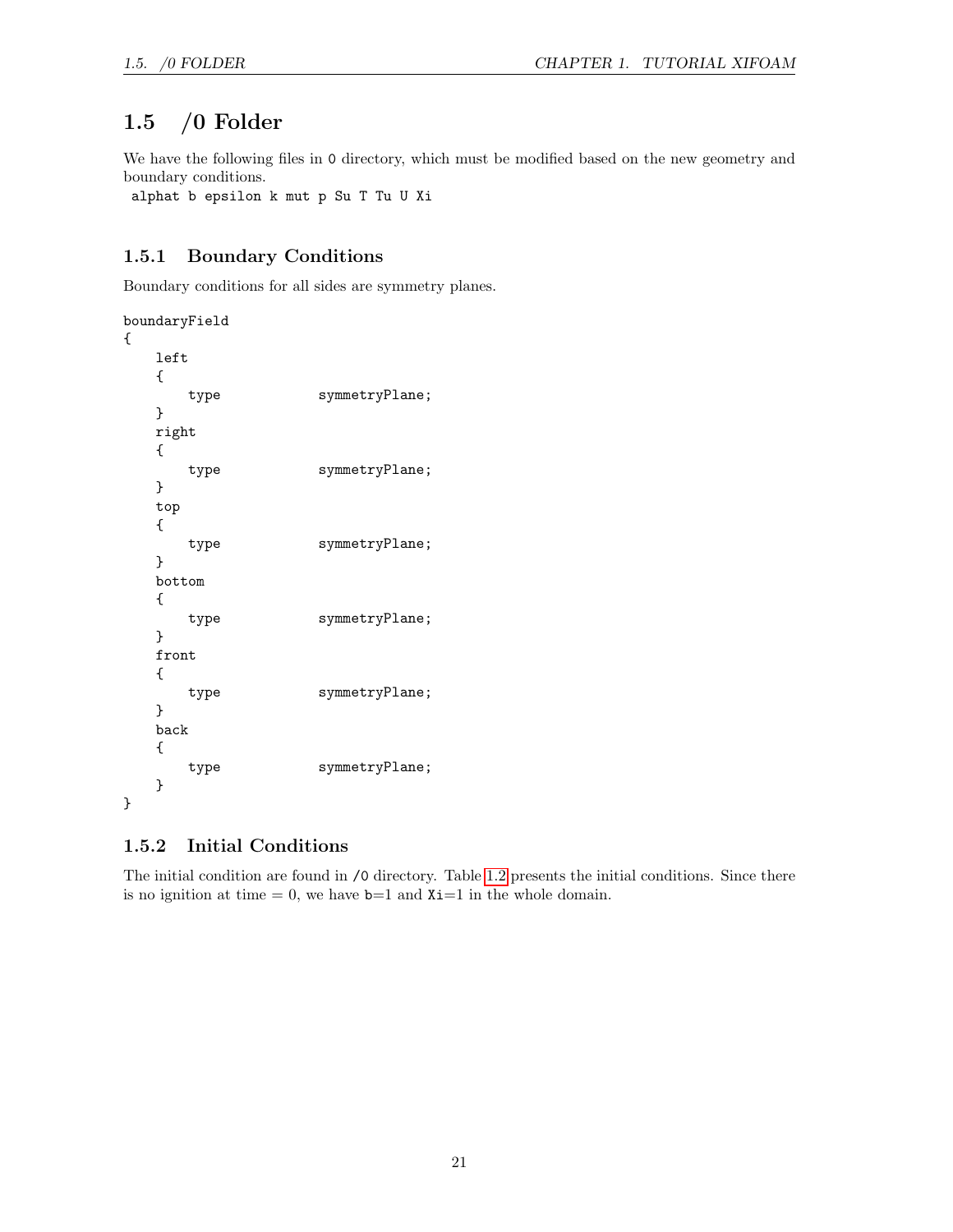| Variable | Description                                                            | Initial Condition                   |
|----------|------------------------------------------------------------------------|-------------------------------------|
| alphat   | Turbulence thermal diffusivity $\frac{\log(m)}{s}$                     | internal Field uniform 0            |
| b.       | Regress variable (dimensionless)                                       | internal Field uniform 1            |
| epsilon  | The turbulence kinetic energy dissipation rate $\lceil m^2/s^3 \rceil$ | internal Field uniform 375          |
| k        | the turbulence kinetic energy $[m^2/s^2]$                              | internal Field uniform 1.5          |
| mut      | the turbulence viscosity $\frac{\log(m)}{s}$                           | internal Field uniform 0            |
| p        | Pressure $\left\lfloor k\frac{g}{m/s^2} \right\rfloor$                 | internal Field uniform 100000       |
| $S_u$    | Laminar flame speed $[m/s]$                                            | internalField uniform 0.43          |
| T        | Temperature [K]                                                        | internalField uniform 360           |
| $T_u$    | Unburnt Temperature [K]                                                | internal Field uniform 360          |
| U        | Velocity Field $[m/s]$                                                 | internal<br>Field uniform $(0 0 0)$ |
| Xi       | The flame-wrinking $S_t/S_u$ (dimensionless)                           | internal Field uniform 1            |

<span id="page-22-0"></span>Table 1.2: Initial Condition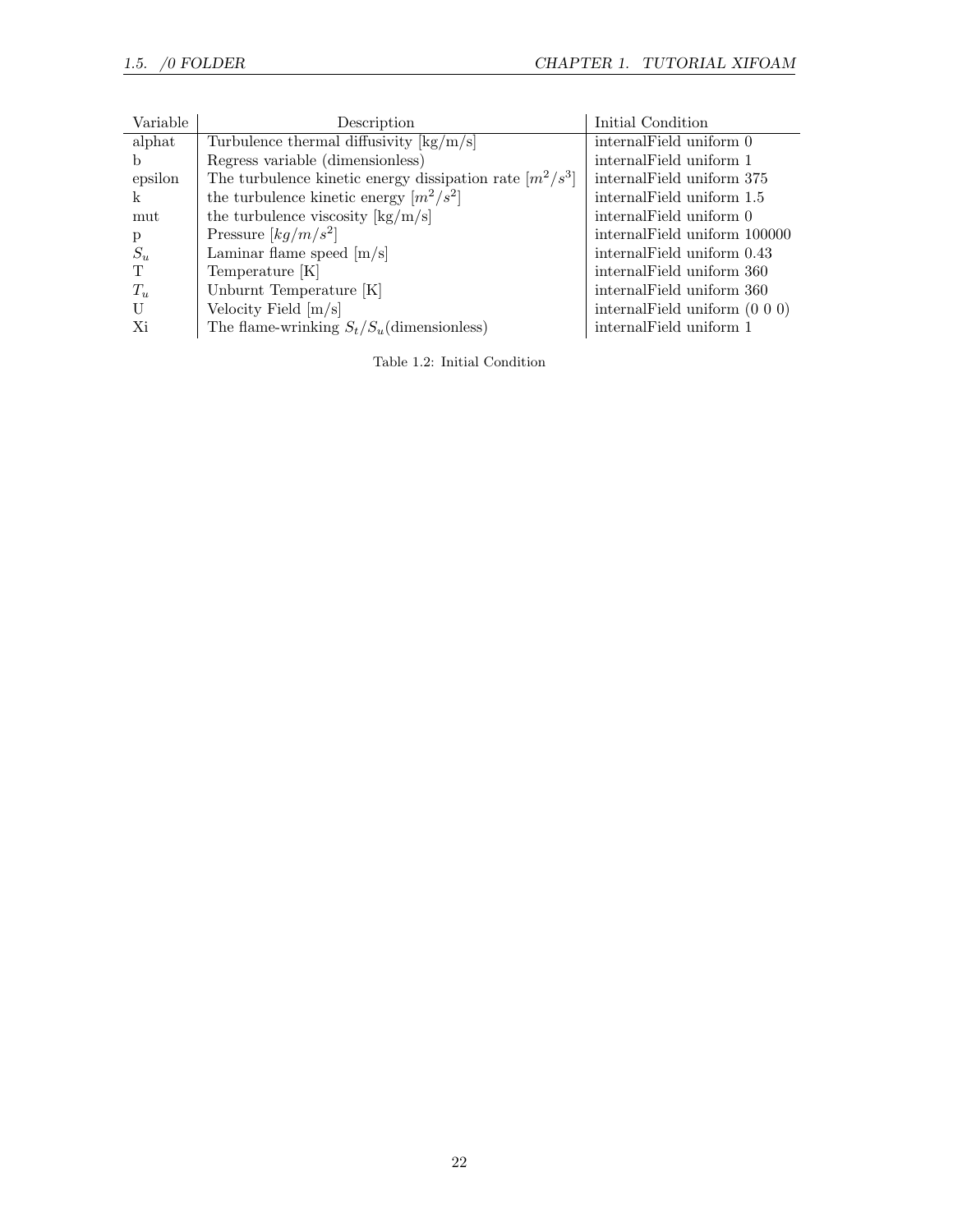### <span id="page-23-0"></span>1.6 System

There is no need to change the system directory files. Now you can run the simulation:

myXiFoam >log & paraFoam

Figure [1.8](#page-23-1) shows the regress variable at several time steps. As it can been seen, the flame propagates through unburned gas. The value of b is equal to 1 at start time, and then it decreases and at the ignition time it has its minimum value.



<span id="page-23-1"></span>Figure 1.8: The variation of the regress variable at different time steps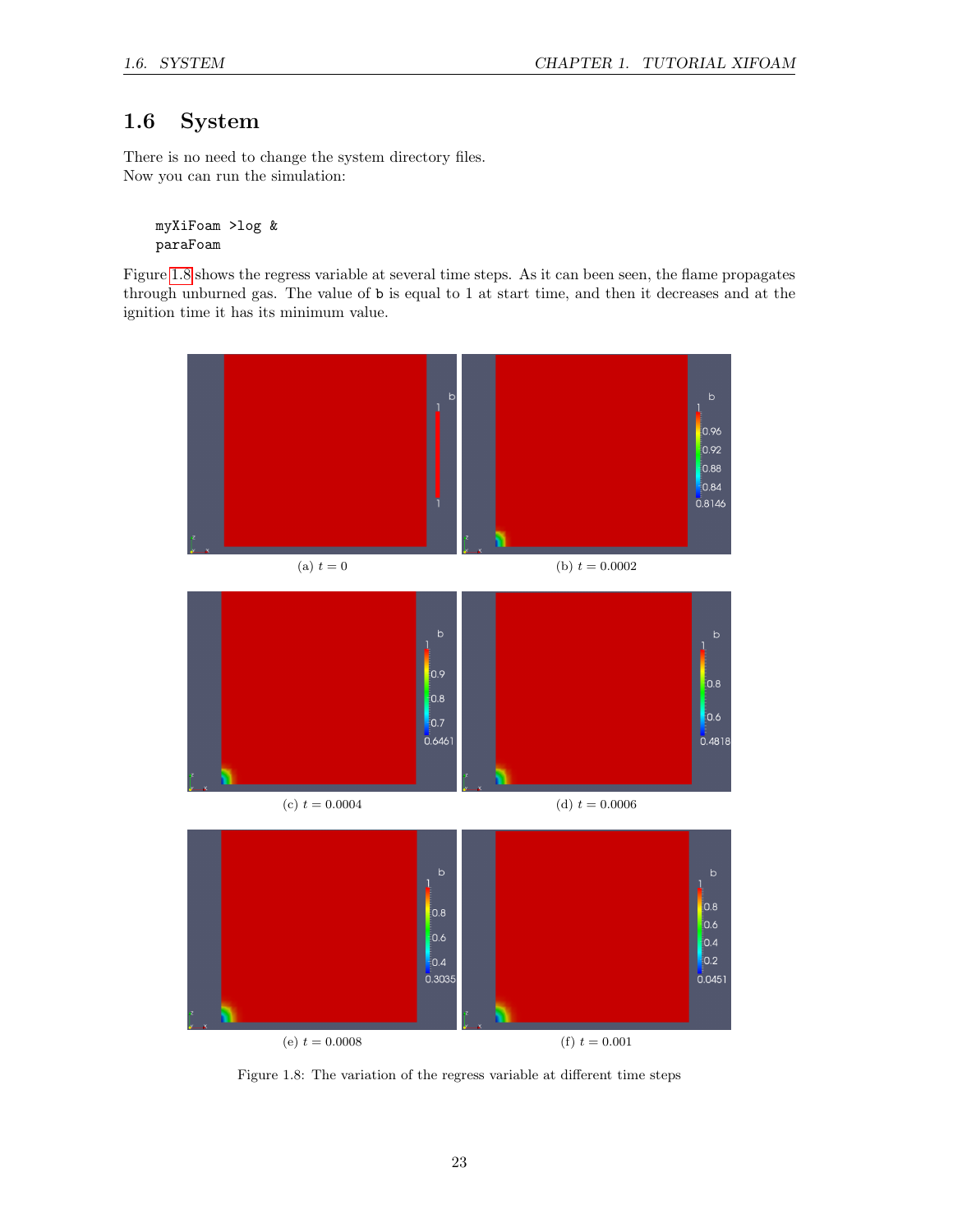### <span id="page-24-0"></span>1.7 Implementing a new algebraic combustion model for Xi

In this section we are going to implement a new algebraic model to calculate the turbulent flame speed. For details explanation of this model please refer to the Lipatnikov paper [\[5\]](#page-27-4). Equation [1.16](#page-24-1) presnts a new algebraic model for calculation the turbulent flame speed. Nore: All files which are created here must be in the same directory as the solver directory.

> <span id="page-24-1"></span> $S_{turbTimeDependent} = S_{turb}[1 + \frac{\tau'_t}{\tau_t}]$  $\frac{\tau_t^{'}}{t+t_0}(exp(\frac{-t+t_0}{\tau_t^{'}}$  $\overline{\tau'_t}$  $))$ <sup> $\frac{1}{2}$ </sup>  $(1.16)$

where:

$$
S_{turb} = XiShapeCoeffDa0.25u'
$$
\n(1.17)

Da is Damköhler number.

<span id="page-24-2"></span>
$$
Da = \frac{\tau_t}{\tau_c} \tag{1.18}
$$

$$
t_0 = 0.1\tau_t \tag{1.19}
$$

 $\tau_t$  and  $\tau'_t$  are the turbulent time scales.

$$
\tau_t = \frac{L}{u'}\tag{1.20}
$$

$$
\tau_t' = \frac{\alpha_{turb}}{u^{'2}}\tag{1.21}
$$

 $\tau_c$  is the chemical time scale.

$$
\tau_c = \frac{\alpha_{molecular}}{S_{L,0}^2} \tag{1.22}
$$

 $\alpha_{turb}$  and  $\alpha_{molecular}$  are turbulent and molecular thermal diffusivity, respectively. L is the turbulence length scale.

$$
L = C_{\mu}^{0.75} \frac{k^{3/2}}{\epsilon} \tag{1.23}
$$

k is the turbulent kinetic energy, and  $\epsilon$  is the turbulent dissipation rate.

To implement this model, it is necessary to create the required fields related to the equations [1.18](#page-24-2) to [1.16](#page-24-1) and initialized them. This is done by creating the myCreateFields.H file as follows:

gedit myCreateFields.H

And write the following lines, which create the required fileds and initialized them:

Info<<"Reading myCreateFields.H File"<<endl;

```
scalar Cmu=0.09;
volScalarField up = uPrimeCoef*sqrt((2./3.)*turbulence->k());
volScalarField L=Cmu*pow(turbulence->k(),1.5)/turbulence->epsilon();
volScalarField tauTurb = L/up;
volScalarField tauTurbPrime = (turbulence->alphaEff()-thermo.alpha())/(rho*pow(up,2));
volScalarField tauChem = thermo.alpha()/(rho*pow(up,2));
volScalarField Da = tauTurb/tauChem ;
volScalarField tO=0.1*L/up;
Info<< "Calculating turbulent flame speed field S_turb\n" << endl;
volScalarField S_turb
(
```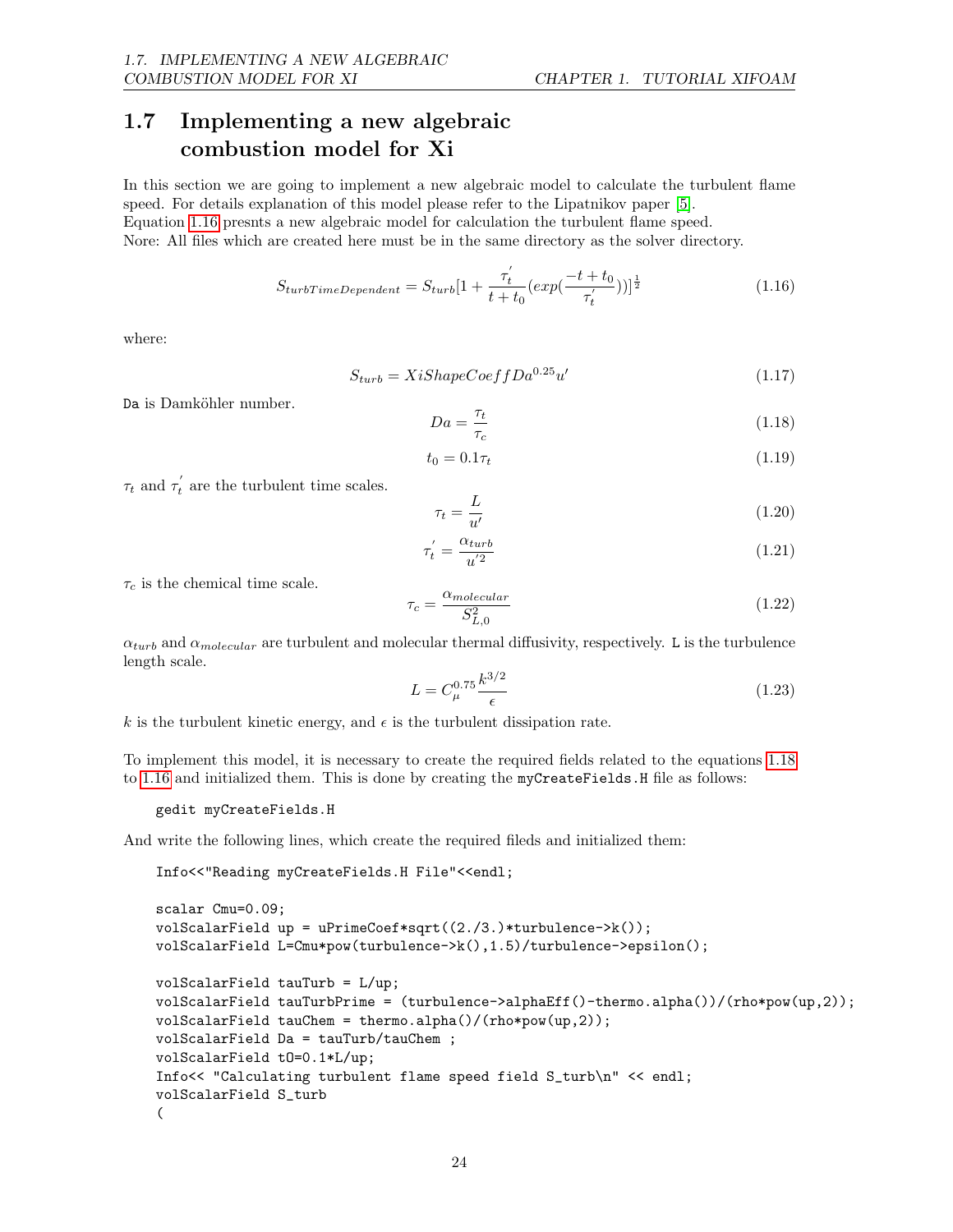```
IOobject
    \left("S_turb",
        runTime.timeName(),
        mesh,
        IOobject::NO_READ,
        IOobject::AUTO_WRITE
    ),
    XiShapeCoef*up*pow(Da,0.25)
);
Info<< "Calculating turbulent flame speed field S_turbTimeDependent \n" << endl;
volScalarField S_turbTimeDependent
(
    IOobject
    (
        "S_turbTimeDependent",
        runTime.timeName(),
        mesh,
        IOobject::NO_READ,
        IOobject::AUTO_WRITE
    ),
    S_turb*sqrt(1.+tauTurbPrime/(runTime+tO)*(exp(-1.*(runTime+tO)/tauTurbPrime)-1.))
);
```
Moreover, these fields must be calculated during the simualtion. Therefore, creates newStModel.H and defines parameters in the equations [1.18](#page-24-2) to [1.16:](#page-24-1)

```
gedit newStModel.H
```
And write:

```
Info<< "Reading newStModel.H file \n"<< endl;
L = F \text{oam::pow}(Cmu, \text{scalar}(0.75)) * pow(\text{turbulence-} \times k(), 1.5)/\text{turbulence-} \times epsilon(),taub = L-up;
tauTurbPrime = (turbulence->alphaEff()-thermo.alpha())/(rho*pow(up,2));
tauChermo.alpha()/(rho*pow(up,2));
Da = tauTurb/tauChem ;
tO=0.1*L/up;
S_turb = XiShapeCoef*up*pow(Da,0.25);
S_turbTimeDependent=S_turb*
                      sqrt(1.+tauTurbPrime/(runTime+t0)*(exp(-1.*(runTime+t0)/tauTurbPrime)-1.));
Xi=S_turbTimeDependent/Su;
```
Finally, these file must be included in the appropriate files. So, some modification in myBEqn.H and myXiFoam.H must be done. In myXiFoam.H after the #include "createFields.H" add:

```
#include "myCreateFields.H"
```
And in myBEqn.H we must include the new algebraic model. After :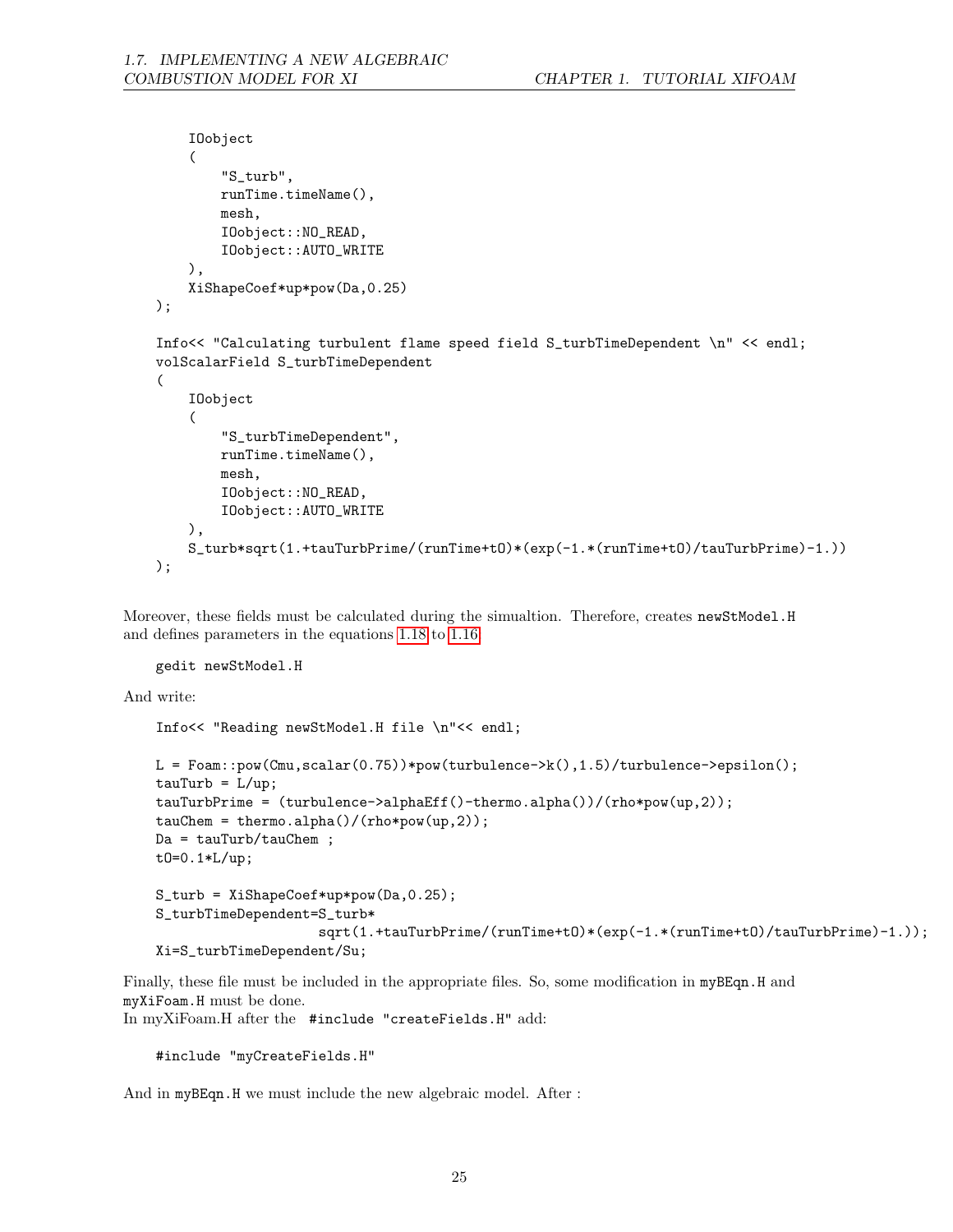```
if (XiModel == "fixed")
    {
        // Do nothing, Xi is fixed!
    }
Add:
    else if (XiModel == "newAlgebraic")
    {
        #include "newStModel.H"
    }
```
Then run

wmake

Now myXiFoam solver with new combustion model is ready to run. In order to use this solver with new combustion model, the user must specified newAlgebraic for the XiModel keyword in combustionProperties file.